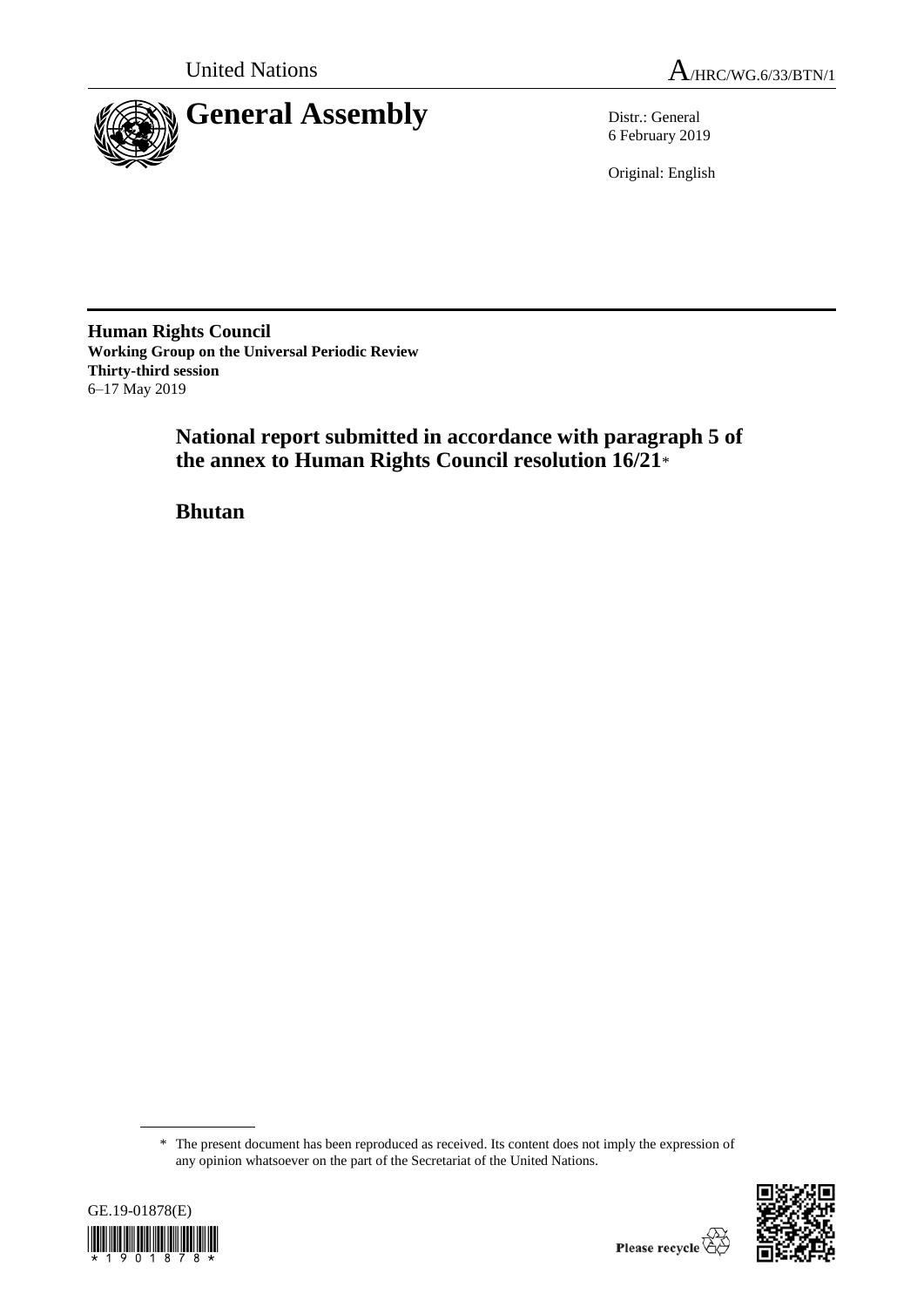# **I. Introduction**

1. The Constitution of the Kingdom of Bhutan and the development philosophy of Gross National Happiness (GNH) guide the nation in upholding the rule of law; protecting and promoting human rights; strengthening democracy; advancing socio-economic progress; and safeguarding peace, security and sovereignty of the country.

2. Since the presentation of the second Universal Periodic Review Report in 2014, Bhutan implemented the 11<sup>th</sup> Five Year Plan (FYP) from 2013-2018; concluded the Second Parliament; and achieved the Millennium Development Goals. In October 2018, the country successfully concluded the third general elections with the *Druk Nyamrup Tshogpa* (DNT) forming the government on  $7<sup>th</sup>$  November 2018.

3. The objective of the  $12<sup>th</sup>$  Five Year Pan (2018–2023) is the creation of a 'just, harmonious and sustainable society through enhanced decentralisation'. The Plan has incorporated Bhutan's pledge to implement Agenda 2030 for Sustainable Development. The  $12<sup>th</sup> FYP$  is also the transition plan for Bhutan's graduation from a Least Developed Country to a Middle-Income Country in 2023.

## **II. Methodology and consultation process**

The Ministry of Foreign Affairs consulted various stakeholders including Civil Society Organisations to compile this Report. The Report contains initiatives undertaken to improve the situation of human rights and also highlights the challenges. The guideline contained in HRC decision 6/102 was followed. The report is submitted in accordance with UN General Assembly resolution 60/251.

# **III. Implementation of recommendations of the second cycle, 2014**

5. Bhutan accepted 103 of the 163 recommendations during the second cycle in 2014. Bhutan took note of the remaining 60. Written positions on the remaining 60 recommendations were submitted in September 2014.

6. Bhutan has accelerated the promotion of human rights through policy and legislative measures as well as implementation at the grassroots level, through targeted plans and interventions. Bhutan recognizes the important role played by its development partners in the implementation of these recommendations. Several initiatives beyond the recommendations received are also presented in the Report.

# **IV. Normative and institutional framework for protection and promotion of human rights**

## **A. Fundamental rights**

7. The Constitution of Bhutan guarantees protection of human rights for all Bhutanese and provides effective remedies when those rights are violated. Article 7 guarantees rights such as equality before the law; right to life, liberty, security and integrity of the person; right to be presumed innocent until proven guilty and the right to a fair and just trial; right to freedom of thought, conscience and religion; prohibition of torture and inhuman, cruel, degrading treatment; prohibition of arbitrary arrest and detention etc. The Constitution also guarantees the right to information and freedom of press, radio, television and other forms of information including electronic. Article 9 calls for the creation of a civil society; provision of justice through fair, transparent and an expeditious process; and to provide legal aid to secure justice.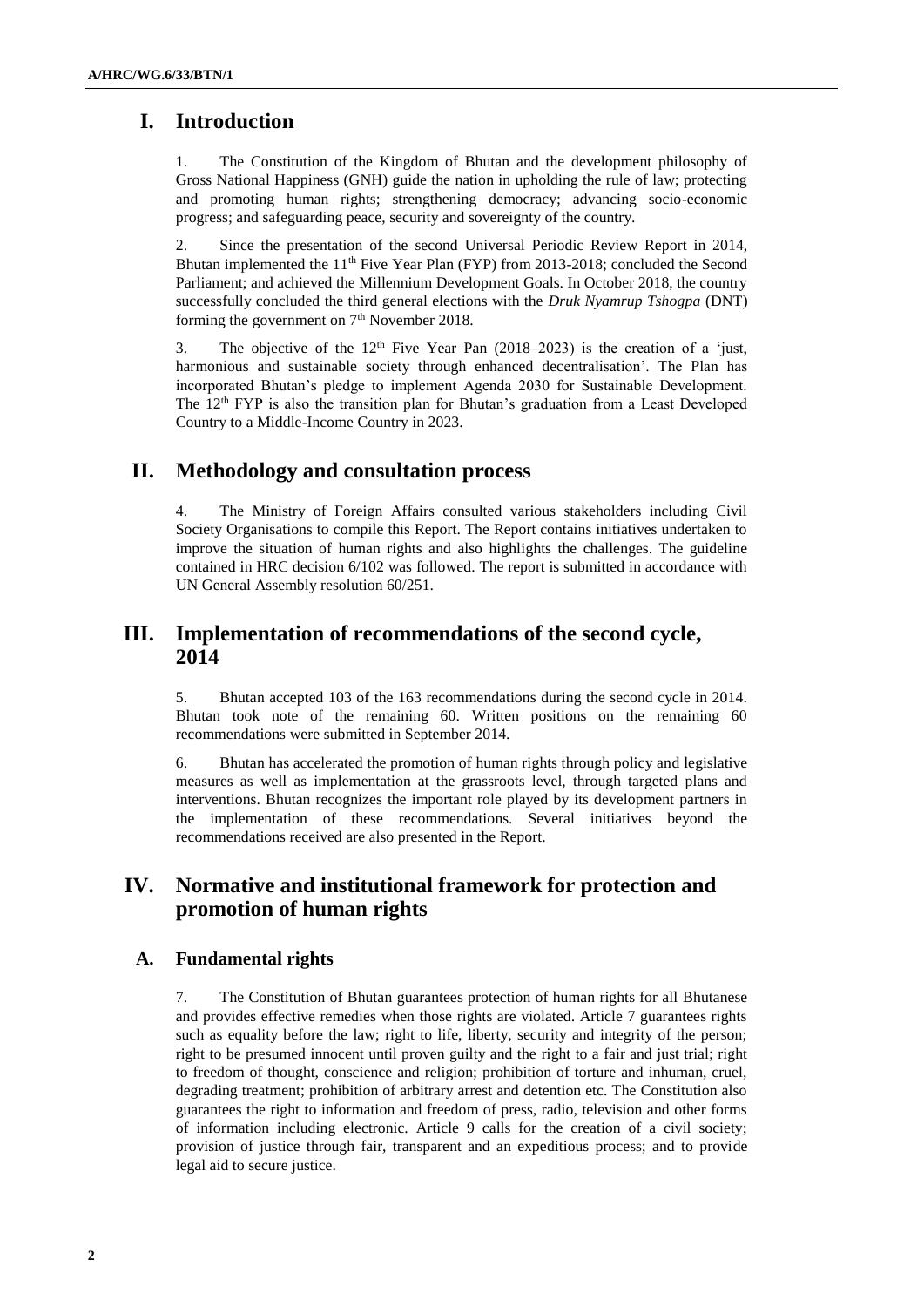## **B. Legislative and institutional framework (Recommendations 118.2; 118.9; 118.10)**

8. In accordance with Articles 10 and 18 of the Constitution, the National Assembly Act of Bhutan, the National Council Act of Bhutan and the Rules of Procedures of the two houses, the Parliament carries out oversight functions of reviewing, monitoring, supervising public agencies including implementation of policies and legislations. The following relevant legislations were passed by the Parliament since 2014:

(a) Information, Communications and Media Act of Bhutan 2018;

(b) Narcotic Drugs, Psychotropic Substances and Substance Abuse Act of Bhutan 2015 with amendment in 2018;

- (c) Bhutan Red Cross Society Act 2016;
- (d) *Jabmi<sup>1</sup>* (Amendment) Act of Bhutan 2016;
- (e) Tenancy Act of Bhutan 2015;
- (f) Office of the Attorney General Act 2015;
- (g) Bio-safety Act of Bhutan 2015;
- (h) Local Government (Amendment) Act 2014;
- (i) Tobacco Control Act of Bhutan 2014.

9. To address the issue of duplication of laws, the Royal Government of Bhutan (RGoB) constituted a Law Review Taskforce in 2015. The Taskforce submitted its preliminary report on the review of 126 Acts (including amended Acts) to the RGOB in June 2015. The Taskforce was upgraded to a National Law Review Taskforce (NLRT). The NLRT submitted its report to the RGoB and the Parliament in June 2018 recommending the review of 65 Acts out of 98 in active force.

10. In order to streamline the treaty making process, and ratification of conventions, the Rules of Procedure for Treaty Making was adopted in 2016. It rationalises the process of assessing the impact and benefits of a treaty or agreement that Bhutan enters into with an external agency.

11. The RGoB is committed to addressing emerging concerns of different forms of inequalities through the implementation of policies and development of legal frameworks. The protocol for policy formulation requires all policies to be screened through a GNH Policy Screening Tool before implementation. It necessitates mainstreaming of gender, environment, climate change, disaster, and poverty in all proposed policies.

### **C. Access to justice (Recommendations 118.38; 118.39)**

12. The Judiciary maintains its independence and ensures equal access to justice for all in upholding the constitutional right to a fair and impartial trial.

13. In line with Bhutan's commitment towards environmental conservation, the Judiciary established the Green Bench in 2015 with special procedures in the High Court. In 2016, separate benches for criminal, family and child, civil and commercial cases were established in the Thimphu District Court. The family and child bench has a separate courtroom to hear cases involving Children in Conflict with the Law (CICL) and child victims. The Bench was established to fulfil the objectives in the Convention on the Rights of the Child (CRC) and the Child Care and Protection Act of Bhutan (CCPA) 2011.

14. Since 2014, 11 District Courts and one sub-District Court was constructed to improve the delivery of judicial services to all, including those with disabilities.

15. The Judiciary continues to invest in enhancing its capacity through systematic training programmes. Training on Case Management System was conducted in 2016 which was instituted in accordance with the e-governance initiative of the RGoB.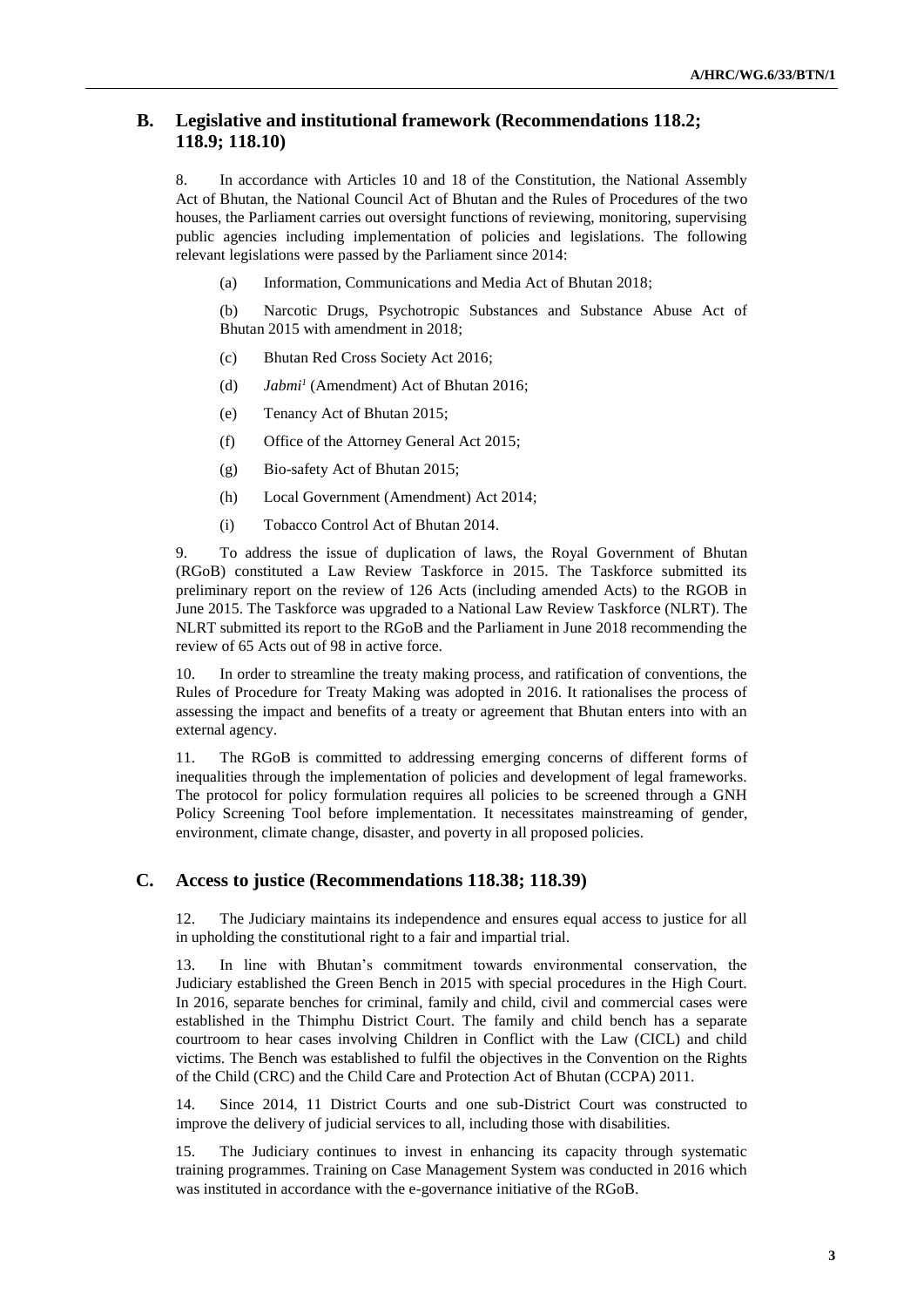16. The Judiciary also conducts regular legal awareness and training for local leaders and the general public. With a view to empowering people at the grassroots level, initiatives such as *Nangkha Nangdrik<sup>2</sup>* has been introduced to train mediators on mediation skills. Further, legal awareness programme on diverse legal topics are disseminated through the media.

### **D. Anti-corruption measures (Recommendation 118.103)**

17. Bhutan has a comprehensive anti-corruption legislation and institutional framework implemented by the Anti-Corruption Commission (ACC). Bhutan was ranked 26<sup>th</sup> cleanest country out of 180 countries/territories and  $6<sup>th</sup>$  in the Asia Pacific region in the Transparency International Corruption Perception Index 2017.

18. To strengthen internal processes and controls, ACC adopted best practice guidelines/manuals and standard operating procedures to guide its day to day operations since 2016. The ACC revised the Gift Rules and Asset Declaration Rules in 2017 and developed the Model Guideline on Managing Conflict of Interest in the Public Sector 2017 towards mainstreaming integrity measures in the governance system. A screening committee and an investigation committee were established within the ACC Secretariat.

19. In June 2014, the ACC launched the National Integrity and Anti-Corruption Strategy. The indicators of the Strategy were integrated into the RGoB's overall Performance Management System. To promote ethical business and ensure healthy competition among business entities, the Business Integrity Initiative of Bhutan was launched in 2016 and introduced in 15 private companies.

20. Bhutan ratified the UN Convention against Corruption (UNCAC) in 2016 and is currently in the First Review Cycle of UNCAC implementation of Chapter III and IV.

## **E. National Commission for Women and Children (NCWC) (Recommendations 118.1; 118.3–118.6; 118.21)**

21. The NCWC is an autonomous agency mandated to promote and protect the rights of women and children.

22. NCWC continues to receive technical and financial assistance from RGoB. It was allocated Nu. 135 million budgetary support in the  $10<sup>th</sup> FYP$  which was increased to Nu. 154 million in the 11<sup>th</sup> FYP. NCWC strengthened its human resource capacity to implement child and women protection activities. To further professionalise and enhance service delivery to women and children in difficult circumstances, CICL Protection Service was separated from the Legal Services in 2018. The Legal Service is staffed by 3 fulltime legal personnel, and the Protection Service by 3 officers along with 2 certified counsellors. Further, the Women and Children Divisions were provided with an officer each and a Human Resource Officer was appointed in the Secretariat services.

23. The Rules and Regulations for the enforcement of the CCPA 2011, Child Adoption Act of Bhutan 2012, and the Domestic Violence Prevention Act of Bhutan (DVPA) 2013 were adopted in 2015.

24. In June 2018, the National Women and Children Welfare Committee as well as *Dzongkhag/Thromde<sup>3</sup>* Women and Children Committees were established. These Committees provide advisory support and expert services to the NCWC and undertake case management and enables timely and effective access to protection and response services. From 2018, all *Dzongkhag* legal officers were appointed as Gender and Child Focal Persons.

25. NCWC continues to provide various gender responsive and child sensitive programs and activities in collaboration with relevant stakeholders including civil society organizations. Women and children issues will receive greater impetus in the  $12<sup>th</sup> FYP$  with the inclusion of "Gender Equality Promoted and Women and Girls Empowered" as a National Key Result Area (NKRA).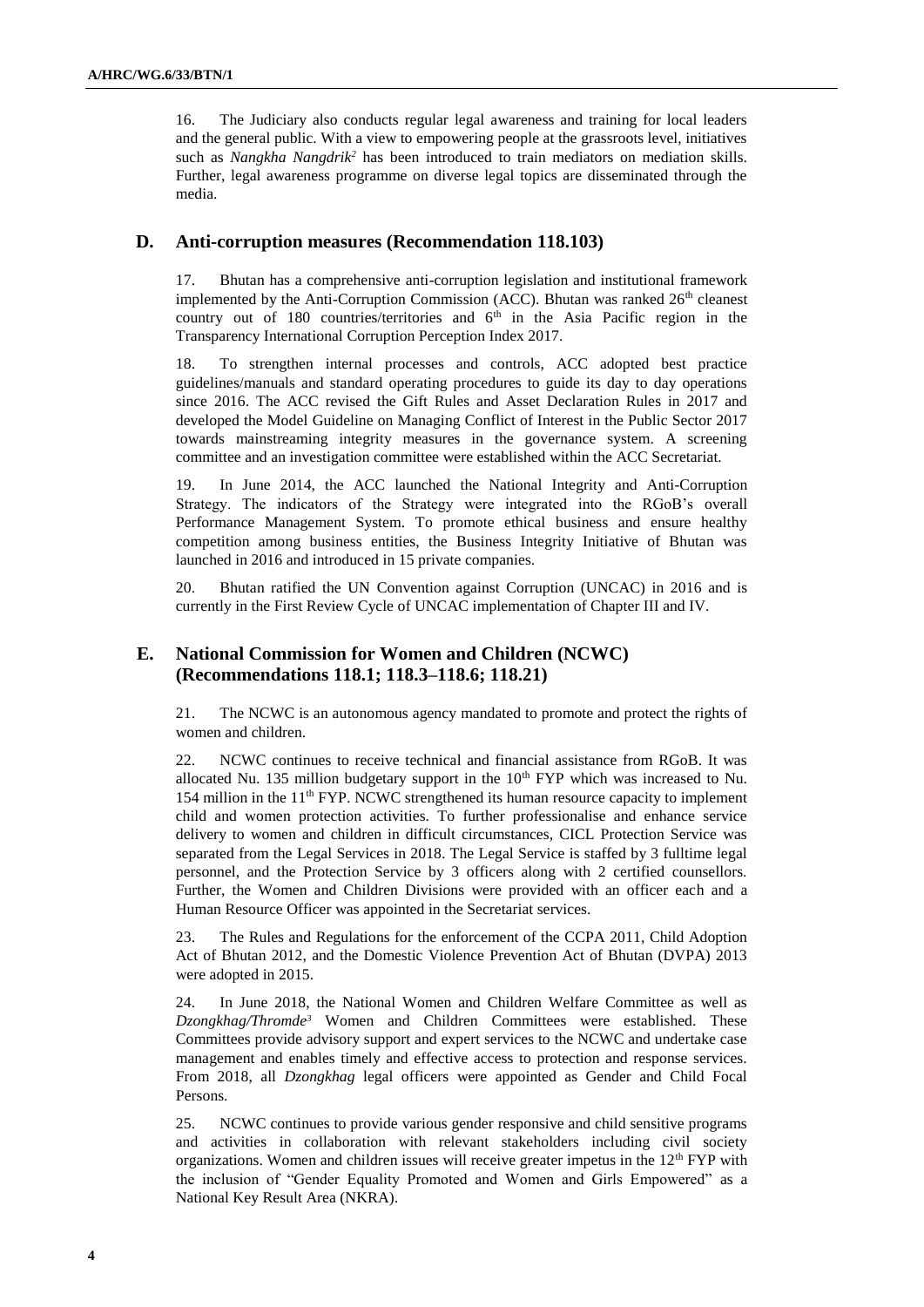### **F. Civil Society Organisations (CSOs) (Recommendation 118.41)**

26. The role of CSOs in advancing a rights-based approach, improving services, and encouraging participation and accountability, is increasing in Bhutan. The RGoB partners with CSOs to implement activities targeting vulnerable groups. In addition to communitybased organisations that are informal and voluntary, there are also rural groups working for the vulnerable and the needy.

27. There are 58 registered CSOs as compared to 28 in 2014. In recognition of the important role of CSOs in nation building, and their contributions especially to disadvantaged groups, His Majesty The King awarded the National Order of Merit (Gold) medal to 23 CSOs in December 2016.

## **G. Strengthening democracy and democratic culture (Recommendations 118.42–118.43)**

28. The Constitution of Bhutan guarantees all citizens the right to participate in political life. 2018 marked the  $10<sup>th</sup>$  anniversary of the adoption of the Constitution and introduction of democracy. Democracy has enabled the participation of citizens in governance and particularly for women in decision-making. The five registered political parties with the support of the Election Commission of Bhutan established Bhutan Democracy Dialogue in 2014 as a forum for facilitating, nurturing and strengthening democracy. An all party conference was organised in 2017 to find ways to collaborate for a harmonious and sustainable democracy.

29. The third parliamentary elections for the National Council and the National Assembly were held in 2018. Four political parties contested for the National Assembly elections in October 2018, which witnessed a turnout of 313,473 registered voters. Of these voters, 50.8 percent were female.

30. In 2018, the Election Commission of Bhutan (ECB) instituted postal ballot facilitation booths to encourage voters who cannot make it to polling stations in their constituencies. For more inclusive participation, ECB also introduced mobile facilitation booth for patients in hospitals, prisoners, and the disabled.

## **V. Implementation of recommendations grouped thematically**

#### **A. Right to education (Recommendations 118.26; 118.79; 118.84)**

31. Article 9 (16) of the Constitution guarantees every child the right to free basic education. To ensure universal access to free and equitable education, the draft National Education Policy and the Bhutan Education Blueprint (2014–2024) were developed. These provide the guidance and strategic road map for achieving national educational goals.

32. The RGoB established schools (infrastructure facilities which support inclusive education) in all *Dzongkhags* and *Thromdes* based on need. The school curriculum and textbooks are provided free to both public and private schools.

#### **1. Access to education and school attendance (Recommendations 118.24–25; 118.30; 118.74; 118.80–84)**

33. The RGoB continues to improve access to education and school attendance so that all children of school going age attend and remain in schools. Some of the interventions include:

(a) Establishment of Central Schools to improve the quality and access to education particularly for children from rural communities. The schools are located in convenient catchment areas, integrated and resourced-based with residential facilities. They are empowered with autonomy in their operations. Students are provided free uniform, sportswear, shoes, beddings, and three meals a day. These schools also are placed with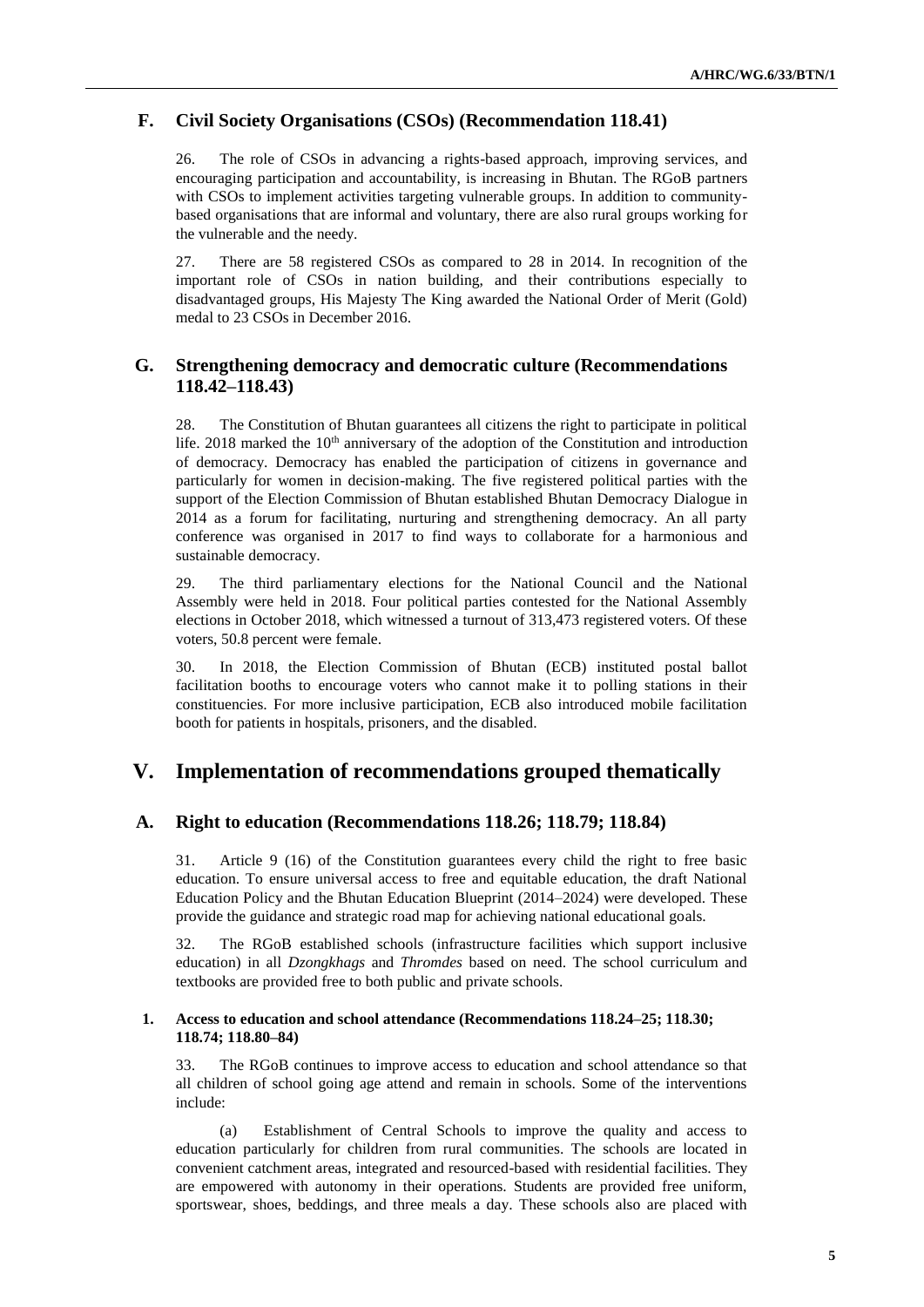caregivers, school guidance and counsellors, wardens and matrons to ensure the welfare of the resident students. Currently, there are 64 Central Schools benefiting around 28 percent of the total students.

(b) The RGoB continues to strengthen access to education through expansion of large boarding primary and secondary schools, where students are provided with free textbooks, stationeries, and boarding, especially in rural areas. In the  $12<sup>th</sup> FYP$ , the RGoB intends to further improve education services in remote locations through expansion of the central school programme and initiating large boarding primary schools.

(c) The RGoB made concerted efforts to improve access to quality and inclusive Early Childhood Care and Development (ECCD). There are currently 307 ECCD centres, including those run by private individuals, NGOs and corporations. In the  $12<sup>th</sup> FYP$ , the RGoB plans to enrol at least 50 percent of children aged 3 to 5 years in ECCD centres, and establish at least one ECCD centre in every *Chiwog<sup>4</sup>* .

34. Education is a major component of His Majesty The King's *Kidu<sup>5</sup>* system. Economically disadvantaged students are given the opportunity to continue their education through the grant of scholarships.

#### **2. Quality of education (Recommendations 118.81; 118.83; 118.89)**

35. The RGoB has initiated various reforms to improve quality of education and following are some of the initiatives:

(a) The first National Curriculum Conference in 2017 was organised to review the national curriculum, the recommendations of which are under implementation.

(b) The introduction of the Central School system has enhanced attendance, learning outcomes, and overall developmental growth.

(c) The grant of greater autonomy to select secondary schools to improve educational practices and student learning outcomes. As of today, there are 104 autonomous schools including 64 central schools.

(d) The Teacher Human Resource Policy was developed in 2014 and will be reviewed to address emerging challenges. The policy specifically mandates that every teacher receive 80 hours of professional development programme in a year.

The Education ICT Master Plan (2014-18) was developed to leverage ICT as an enabling tool to enhance accessibility to quality education.

#### **3. Human rights education and training (Recommendations 118.11; 118.88; 118.90)**

36. The values and principles of GNH have been incorporated in the school curriculum. Topics on fundamental rights are included in subjects such as civics, social studies and history. Universal values and human rights are practiced as an integral part of pedagogy in terms of giving equal opportunities to learners. All schools including UNESCO Clubs, UNESCO ASPnet Schools, as part of educating for GNH concept, promote human rights education. RGoB has started aligning Global Citizenship Education with the national curriculum as highlighted in Sustainable Development Goal (SDG) 4.

37. Sexual and reproductive health education is included in the curriculum. All schools have life skills education programmes. School health coordinators, school guidance and counsellors, and school health clubs carry out awareness programmes on sexual and reproductive health.

#### **4. Illiteracy and Non-Formal Education (NFE) (Recommendations 118.82; 118.91)**

38. With 98.8 percent of adjusted NER primary enrolment and 95.7 percent NER basic, all children of school going age are covered by the formal education system. Almost all adults, mostly women who missed the opportunity to pursue formal schooling are provided basic literacy and functional skills through the NFE programme. Owing to such interventions, the literacy rate in Bhutan has improved from 59.5 percent in 2005 to 71.4 in 2017.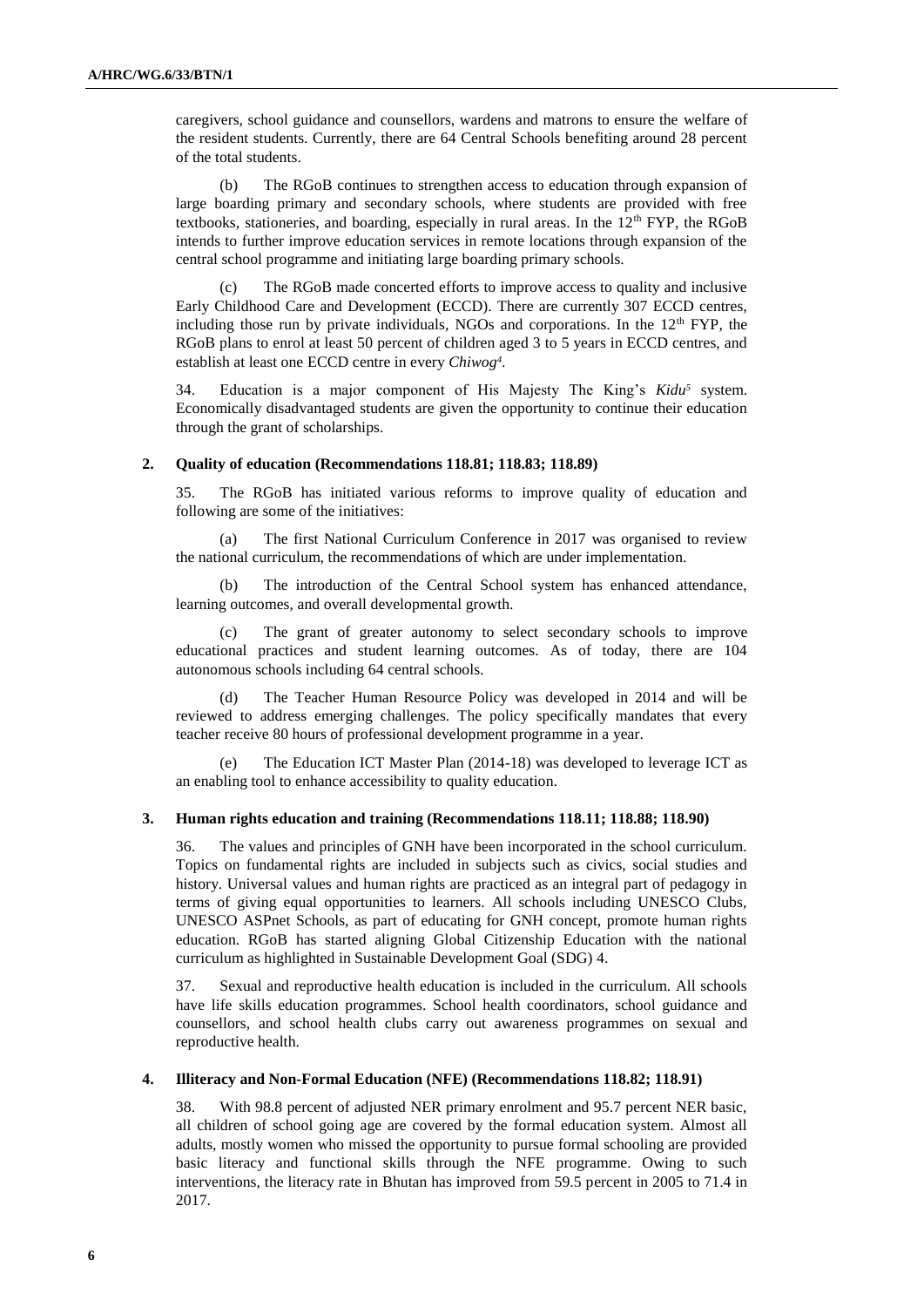39. To improve access and quality of the NFE programme, the following activities have been initiated:

(a) Instituted the NFE operational guidelines and monitoring tools.

(b) Developed Community Learning Centre Curriculum to diversify the NFE curriculum to include life skills education such as tailoring, carpentry, house wiring, etc.

Drafting Equivalency Framework for NFE Programme to strengthen and facilitate access, flexibility and equivalency of NFE to formal and vocational education.

40. In order to encourage skills development, the RGoB provides support to two privately owned vocational training centres.

### **B. Right to health (Recommendations 118.30; 118.74–118.78)**

41. Bhutanese avail free health services from primary to tertiary level health care including traditional medicine as a right guaranteed by the Constitution. The Bhutan Health Trust Fund finances all essential drugs and vaccines.

42. All health plans and programs are aligned to the National Health Policy 2011 which provides a road map for achieving national health goals. The Policy will be reviewed during the 12<sup>th</sup> FYP and a Health Bill is under consideration.

43. Bhutan has a well-integrated three tier health system with Basic Health Units and outreach clinics at the primary level, District/General Hospitals at the secondary level and regional referral hospitals and national referral hospital at the tertiary level. The health system is connected to the grassroots through voluntary village health workers. Bhutanese requiring high-end medical services that are not available in the country are referred abroad on government support.

44. The number of doctors increased from 251 in 2015 to 345 in 2017 and nurses from 1070 to 1264 respectively. A nursing program was started in the Khesar Gyalpo University of Medical Sciences and two private colleges, and similar programmes may be expanded to other *Dzongkhags* in the 12<sup>th</sup> FYP.

45. Health promotion and disease prevention programs include high-level advocacy on prevention of STDs including HIV, Hepatitis and syphilis; maternal, child and adolescent health, teenage pregnancy; substance abuse; and non-communicable diseases. The Health Promotion Strategy, developed to promote behavioural change in the communities, includes the following initiatives:

(a) To improve the quality of maternal and new-born care, Early Essential Newborn care and Kangaroo care was introduced in 25 hospitals including the 3 referral hospitals. Over 450 health professionals were trained in this field.

(b) Adolescent friendly health units in some of the hospitals were established and female health workers were deployed in the BHUs to create a more gender friendly environment.

(c) To improve access to quality and comprehensive care key indicators for the  $12<sup>th</sup> FYP$  include ANC coverage of at least 8 visits, PNC coverage, institutional delivery rate, contraceptive prevalence rate, maternal mortality ratio, infant mortality rate, under 5 mortality rate, new-born mortality rate, among others.

Targeted interventions are planned during the 12FYP to enhance health outcomes for mother and child including web-based mother and child tracking system to track pregnant women and child (till the child attains 5 years of age) for greater care and attention.

46. Modified delivery of health services such as medical camps and outreach clinics are used to reach remote settlements which would be further strengthened in the 12<sup>th</sup> FYP.

47. To strengthen the indenting, distribution and monitoring for drugs and medical supplies, an electronic Bhutan Medical Supplies Inventory System was instituted. Health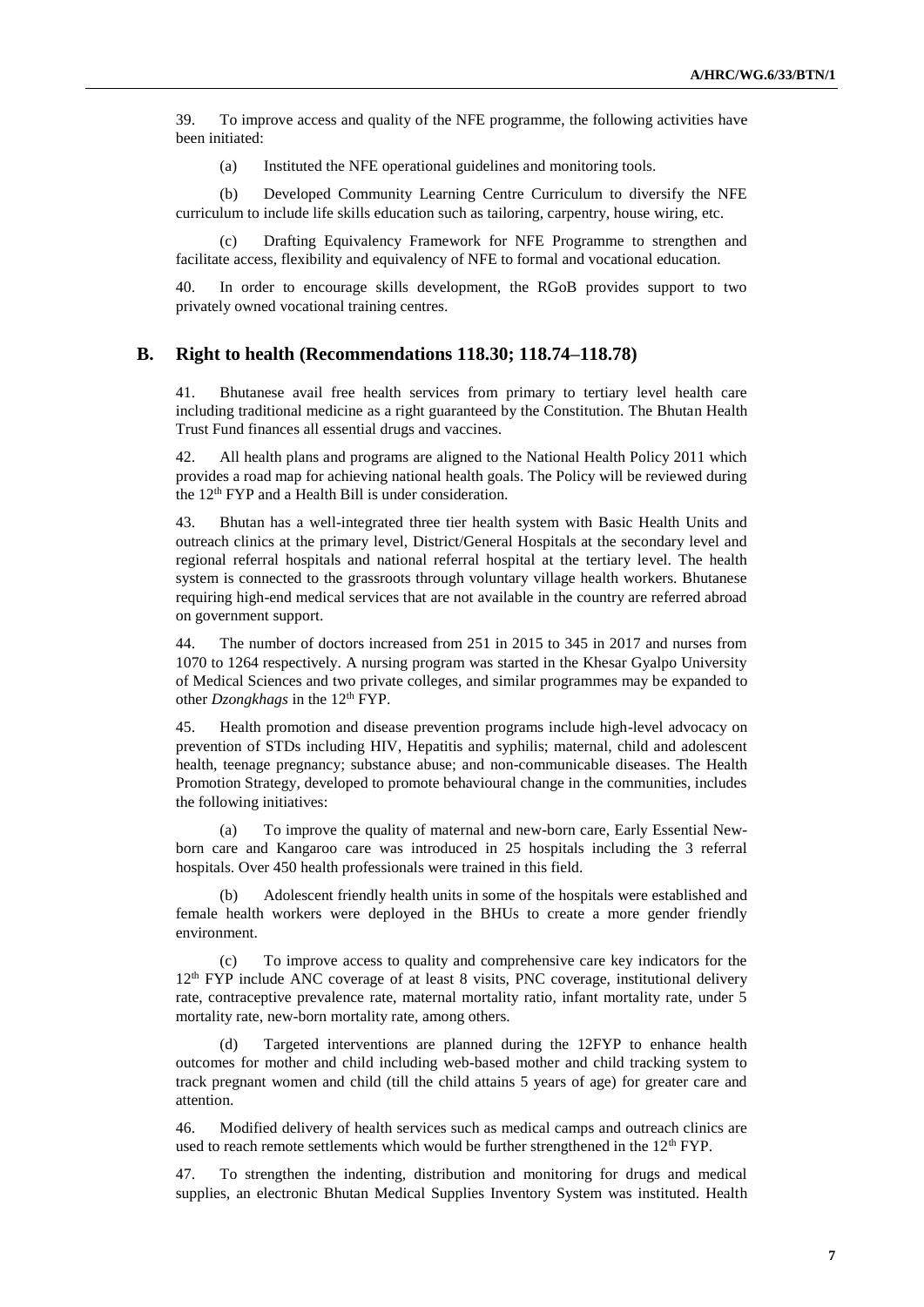facilities have at least 95 percent of essential medicine at any given time. Medical equipment is kept functional above 90 percent at all health facilities around the year. An emergency air ambulance service has also been introduced.

48. A *Kidu* Medical Unit, launched by His Majesty The King, takes health services to the vulnerable and unreached population.

49. The national e-Health strategy and action plan was developed to provide accessible, convenient and cost-effective health services to the people.

50. Health facilities are ranked annually based on Performance Indicators of the Bhutan Healthcare Standard for Quality Assurance, Continuous quality improvement and Infection control and waste management. To address the needs of aging population, community based elderly care programmes have been introduced in over 85 percent of the health facilities.

51. The following initiatives were introduced to adopt a comprehensive approach that include providing a healthy environment, safe water and sanitation and proper child care:

(a) Mother and children's health programme which includes implementation of Child Development Screening Tool and Child for Care and Development (C4CD) and C4CD Plus, one stop child centre and introduction of baby-friendly hospitals.

(b) The Water Safety Plan was implemented in over 300 water schemes to improve the safety of drinking water through community engagement.

52. To improve mother and child care, the 150-bedded Gyaltsuen Jetsun Pema Mother and Child care hospital is under construction.

53. Acknowledging the impacts of development on an individual's health, a health impact assessment for manufacturing industry was piloted in 2016. A similar assessment for the hydropower and related projects will be undertaken during the  $12<sup>th</sup> FYP$ .

### **C. Poverty alleviation (Recommendations 118.60–118.73)**

54. Poverty reduction is the primary objective in all development plans and policies. This will continue into the  $12<sup>th</sup>$  FYP, which has 'Poverty Eradicated and Inequality Reduced' as one of the 17 National Key Result Areas (NKRAs). Significant achievements have been made in reducing both income and multidimensional poverty. The percentage of people living below income poverty decreased from 12 percent in 2012 to 8.2 percent in 2017 while multidimensional poverty rate (MPI) decreased from 12.7 to 5.8 percent in the same period.

55. The protocol for policy formulation requires all policies to identify challenges and opportunities associated with poverty reduction. The GNH Screening Tool assesses the perceived impact of policy on 22 variables which includes living standards, material wellbeing, equity, health, and education amongst others.

56. The RGoB has adopted a two pronged approach to address poverty through: a) Plans and programmes in broad based programmes such as education, health, agriculture, and social infrastructure; and b) targeted poverty reduction initiatives to cover those who still remain poor due to pocketed and dispersed nature of poverty in the country.

57. Some of the notable measures/achievements towards poverty reduction in the 11<sup>th</sup> FYP are:

(a) Allocation of about 65 percent of the total budget to social sectors.

(b) Percentage of households having access to safe drinking water increased to 98.6 percent.

(c) A Resource Allocation Formula was used to determine the allocation of resources amongst the *Dzongkhags* and *Gewogs<sup>6</sup>* with poverty as one of the components.

(d) All rural households were provided 100 units of free electricity.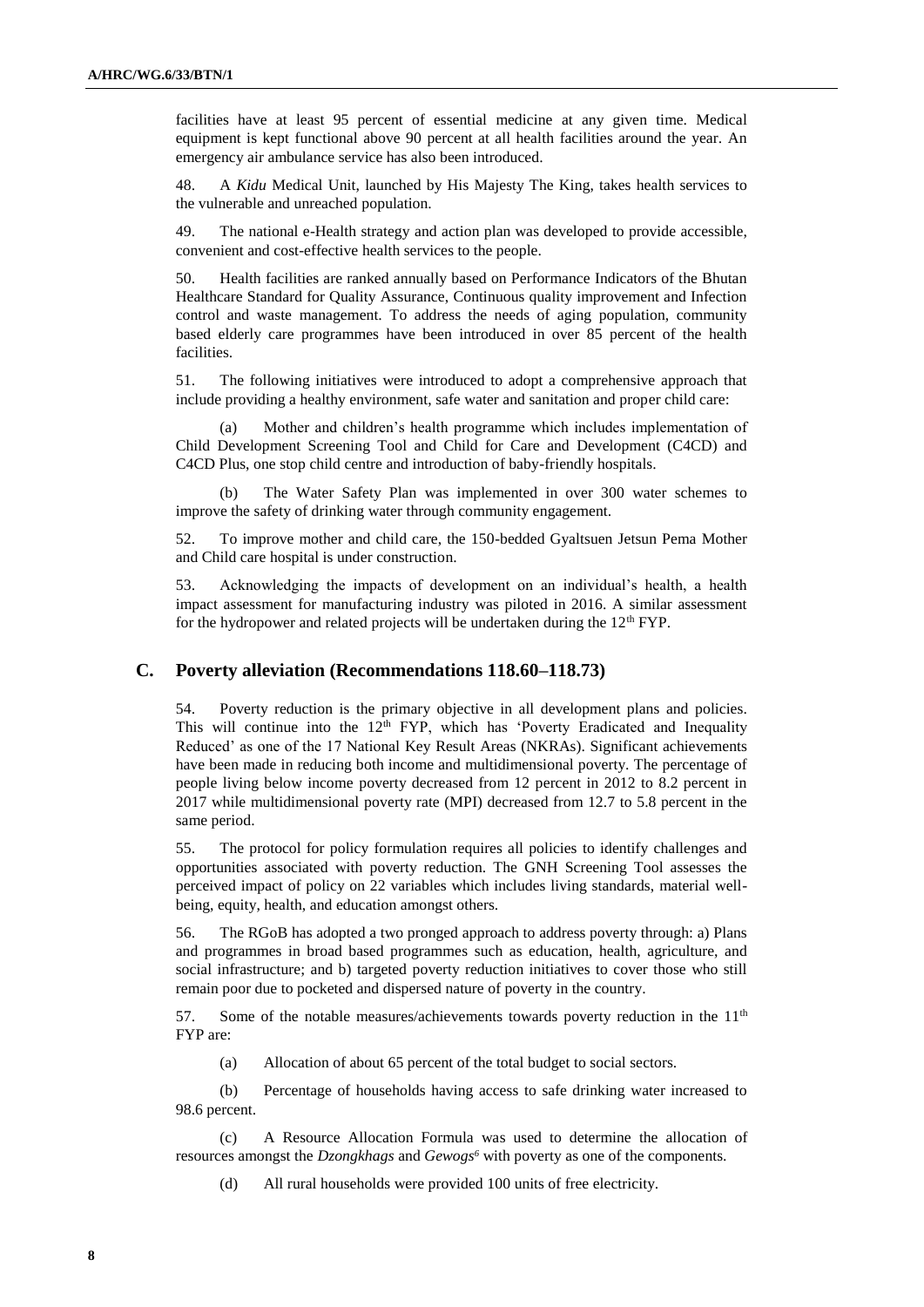(e) The National Workforce Wage Rate was revised from Nu. 165 to Nu. 215.

58. Broad based programmes are complemented by various targeted poverty reduction interventions, some of which are:

(a) Given the importance of land for livelihood, His Majesty The King granted land to 123,265 beneficiaries across Bhutan.

Under the *Gyalpoi Tozey<sup>7</sup>* programme, 2,675 children from the poorest families receive support to cover their entire education expenses.

Monthly cash allowances to 850 senior citizens are granted by His Majesty to meet living expenses. A retirement home for elderly has been constructed.

(d) Landless and socio-economically disadvantaged people have been granted land and socio-economic support to enable them to enjoy sustainable livelihoods. A strategy for rehabilitation has been developed based on which rehabilitation projects are implemented and as of date, 245 households have benefited.

(e) Rural Economy Advancement Programme was initiated to reduce poverty by targeting the poorest villages, and has covered 75 poorest villages in the  $11<sup>th</sup> FYP$ .

(f) Targeted Household Poverty Programme takes targeted interventions further down from village to household level. Under the programme, 3,154 of the poorest individuals/households across all *Dzongkhags* have been assessed using the MPI, which will be used to develop interventions to provide sustainable livelihoods.

## **D. Environment, climate change and disaster management (Recommendations 118.96–118.100)**

59. Bhutan's commitment to environment is manifested, among others, in the Constitution of Bhutan that mandates 60 percent of land area to be maintained under forest cover for all times. Currently, 71 percent of the country is under forest cover including national parks, wildlife sanctuaries and biological corridors. The RGoB implemented a framework to mainstream environment, climate change, disaster, gender and poverty in the 11<sup>th</sup> FYP to address cross-cutting concerns in the plans and programmes.

60. A national water resource inventory for all *Dzongkhags* and *Gewogs* has been initiated to address water and watershed conservation and management.

61. Bhutan reiterated its commitment to remain carbon neutral in the first Nationally Determined Contribution to UNFCCC in 2015; and ratified the Paris Agreement in 2017.

62. The RGoB continues to make efforts to mitigate climate change by maintaining current levels of forest cover. While the basis of mitigation efforts rests on conserving the forests as carbon sinks, the growing issue of emissions will be addressed through priority strategies to support a low emission development pathway.

63. The Economic Development Policy 2016 provides measures to promote "green growth" for industrial development. The  $12<sup>th</sup>$  FYP has integrated carbon neutral development as part of the NKRAs to guide planning and implementation of development activities within all sectors. Presently, Bhutan offsets 4.4 million tons of CO2e through export of hydroelectricity.

64. Adaptation to the impacts of climate change is a priority. Bhutan has updated the project profiles under the National Adaptation Programmes of Action (NAPA) and has successfully implemented two projects. Currently, Bhutan is implementing few of the priority actions identified as immediate needs in NAPA-III project. Bhutan views the process of formulating and implementing National Adaptation Plans (NAPs) as an important means towards reducing vulnerability by integrating climate change adaptation into national development planning and implementing priority adaptation actions on the ground.

65. Bhutan is investing its resources for climate change adaptation and mitigation actions. The hydropower projects are being built at great expense to take into account the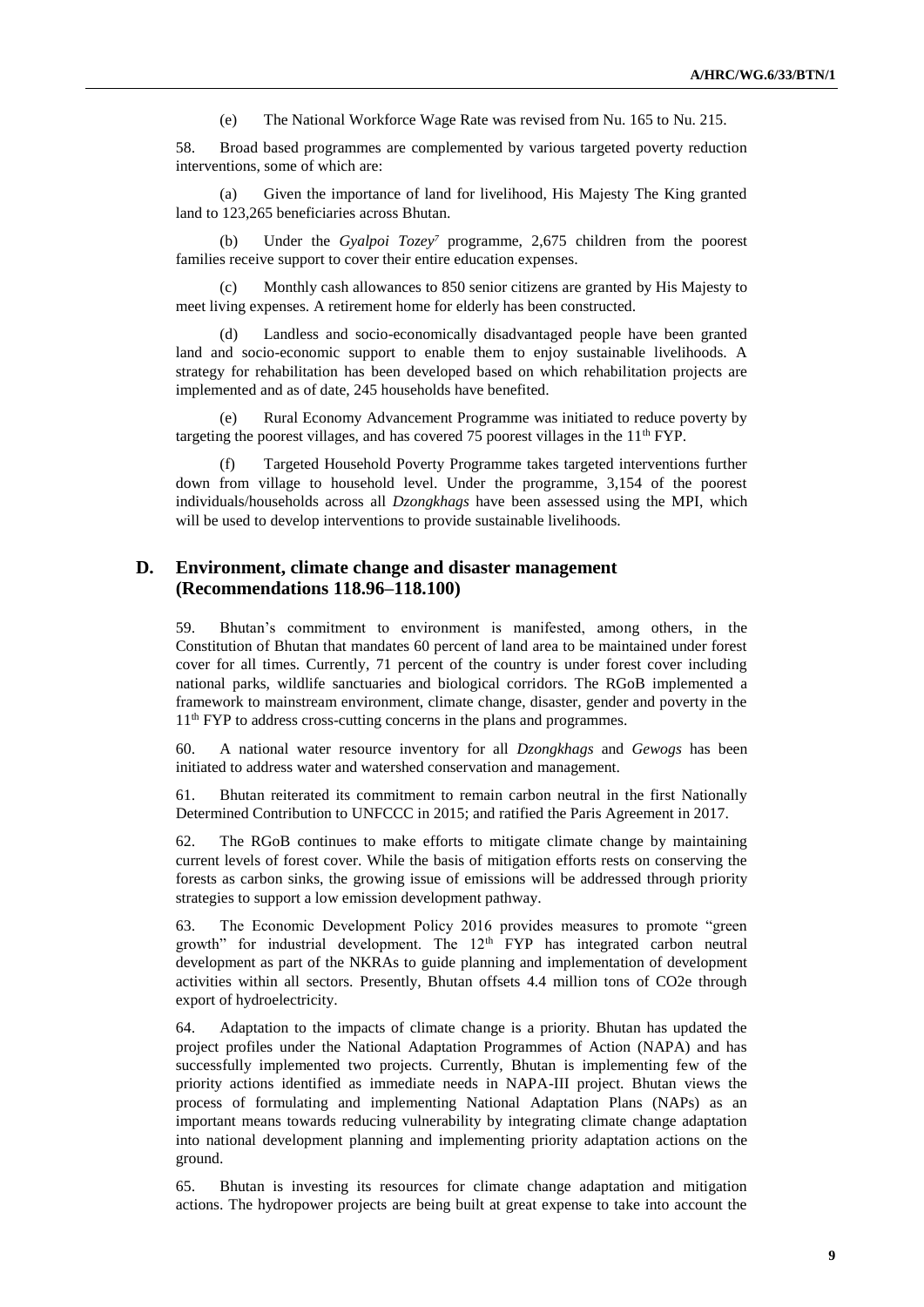need to withstand catastrophic Glacial Lake Outburst Floods and earthquakes. Early warning systems have been installed in 3 river basins of Punakha, Wangdue and Bumthang. The Bhutan Trust Fund for Environmental Conservation provides local funding for projects to address mitigation and adaptation efforts.

66. In accordance with the Sendai Framework for Disaster Risk Reduction, the RGoB has been availing technical assistance in disaster preparedness from international partners. Bhutan has a basic seismic monitoring network in place with 14 real time and 2 offline seismic monitoring stations, 20 intensity meters across the country, and is currently setting up basic emergency communication facilities. Further, with the objective of establishing an integrated disaster response mechanism, an Incident Command System has been adopted in the country.

67. The National Earthquake Contingency Plan with Standard Operating Procedures has also been developed. The Disaster Management and Contingency Plan (DMCP) has been prepared for 4 *Dzongkhags* and the capital city, with simulation exercises carried out and trainings in basic search and rescue (SAR). A DMCP has also been developed for the education sector.

68. To enhance capacity for disaster health emergencies, disaster contingency plans have been developed for 26 hospitals.

69. Going forward, the key priorities are to establish a National Search and Rescue Centre, Emergency Operation Centres in the districts, and emergency communications for disasters. Proposal for establishing the centres and emergency communications have been developed and funding support from international partners is solicited.

70. In the 12th FYP, efforts are being made to integrate the needs of women, children, elderly and people with disabilities in disaster management strategies, plans and programmes.

### **E. Trafficking in persons (TIP) (Recommendations 118.35; 118.102)**

71. The RGoB continues to make efforts to prevent and combat trafficking in persons. The Department of Law and Order is the lead agency for TIP.

72. A report on legal and policy review on response to TIP was prepared in 2015. A Training Manual on Human Trafficking for Law Enforcement Officials and Prosecutors was developed in 2017. A draft Standard Operating Procedures for Investigating and response to TIP Cases is under consideration.

73. Training of Trainers on TIP was conducted for law enforcement officials along with CSOs in 2016, 2017 and 2018. Additionally, orientations for law enforcement officials were conducted on preventing and responding to TIP.

74. Till date, 37 Police Officers (30 male and 7 female) have been trained to handle TIP cases. In May 2018, 2 female Police Officers were trained on the 'Training Manual on Human Trafficking for Law Enforcement Officials and Prosecutors'. The trained officers conducted sensitisation and awareness on TIP to over 224 men and 304 women seeking overseas employment. Further, 2 roll out training programs were initiated wherein 13 police officers and 30 clerks from different police stations were trained on TIP.

75. The RGoB closely cooperates and coordinates with neighbouring countries to combat cross-border trafficking in person.

## **F. Employment (Recommendations 118.50–118.56) and Social protection (Recommendations 118.57–118.59)**

76. Measures taken by the RGoB in the 11<sup>th</sup> FYP resulted in the reduction of overall unemployment figures from 2.9 percent in 2013 to 2.4 percent in 2017. However, youth unemployment increased from 9.6 percent to 10.6 percent for the same period.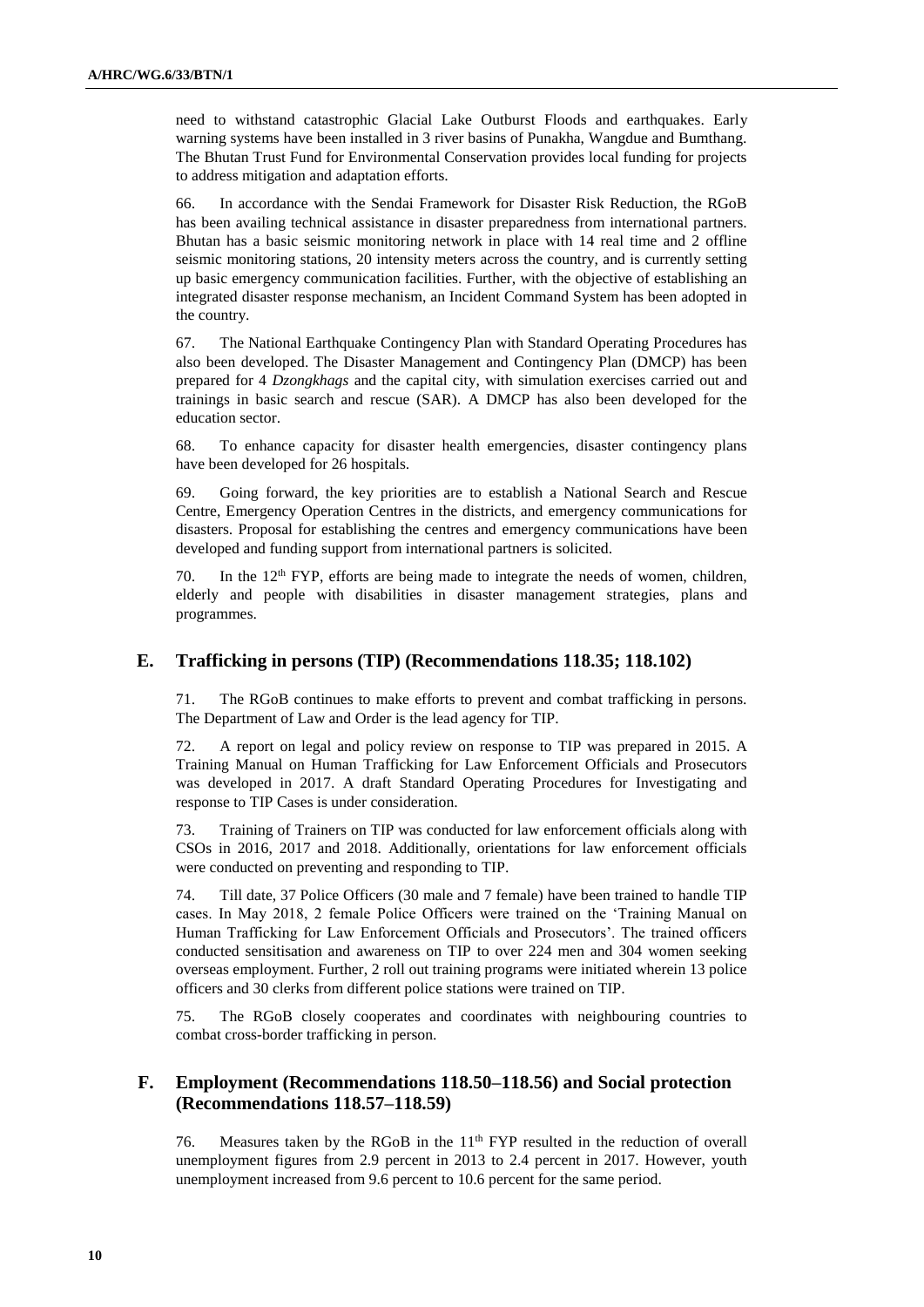77. A Task Force on Employment Creation was formed in 2015 to propose strategic responses to promote job creation and economic growth. The National Employment Policy 2013 will be reviewed during the  $12<sup>th</sup> FYP$ .

78. The Bhutan Education Blueprint (2014-2024) highlights that 20 percent of the higher secondary school leavers should have access to Technical and Vocational Education Training (TVET) by 2024. The RGoB has targeted the absorption of 20 percent of schoolleavers into the TVET system in the  $12<sup>th</sup> FYP$ . The TVET Policy will also be reviewed in the 12<sup>th</sup> FYP.

79. To make employment in private sector more attractive, the provisions of the Labour and Employment Act 2007 and its Regulations are being implemented in the private sector. The RGoB initiated several employments and skills development programmes which led to employment of more than 12,000 youth. The Entrepreneurship Development Program was provided to more than 3,000 youth and a Revolving Fund for New Start Ups was also created in 2016.

80. The 12th FYP also focuses on 'Creation of Productive and Gainful Employment' as one of the NKRAs. A target of 53,000 new jobs in the various economic sectors has been set.

81. In the 11th FYP, around 8,200 jobs were created in the *Dzongkhags* mainly by establishing small and cottage industries. The RGoB is supporting 1,800 youth who have taken up farming in their communities. Through the Land Use Rights system initiated by His Majesty The King, 52 youth are currently cultivating 60 acres of land.

82. The Guaranteed Employment Program is one of the strategies adopted to ease the unemployment problem in the country. Under the initiative, youth have been trained under the Youth Employment Skills and Graduate Skills Program and placed in various enterprises under the Direct Employment Scheme. Overseas Employment Scheme is also one of the components implemented under Guaranteed Employment Program.

83. The RGoB introduced internship programs for University and High School graduates in various government and private agencies, and interns are paid an allowance of Nu. 3,750 per month.

84. The draft National Pension and provident fund policy will be submitted to the RGoB for approval. A notable feature of the policy is the introduction of the non-contributory scheme to cover those who cannot afford to contribute, and the voluntary contribution scheme to provide option for those who are in the informal sector. In accordance with the Labour and Employment Act of Bhutan 2007, a provident fund scheme for employees in the private and corporate sector was instituted. As of June 2018, there were 57,194 employees enrolled under the scheme.

#### **G. Women (Recommendations 118.17 and 118.18)**

85. While Bhutanese women enjoy a high degree of independence and equal opportunities, there are still gaps that need to be addressed. The RGoB has taken several initiatives during the reporting period.

86. The Gender Equality Policy, drafted in 2015, is currently being finalised and the gender responsive budgeting was initiated since the  $10<sup>th</sup> FYP$ . A Gender Equality Diagnostic study of selected sectors was carried out to provide updated baseline information on the situation of women and men, as well as the gender analyses of select sectors to facilitate gender mainstreaming. The RGoB is looking at generating gender disaggregated data in the  $12<sup>th</sup> FYP$ , and towards this, a review of the data ecosystem has been carried out to assess data needs and gaps, disaggregated data generation, analysis and dissemination for decision-making.

87. In July 2016, mandatory indicators on gender equality were incorporated in the Annual Performance Agreements (APA) for the year 2016–17 of all government agencies and autonomous agencies. These indicators require agencies to provide child care support to employees through provision of facilities like crèches and also develop internal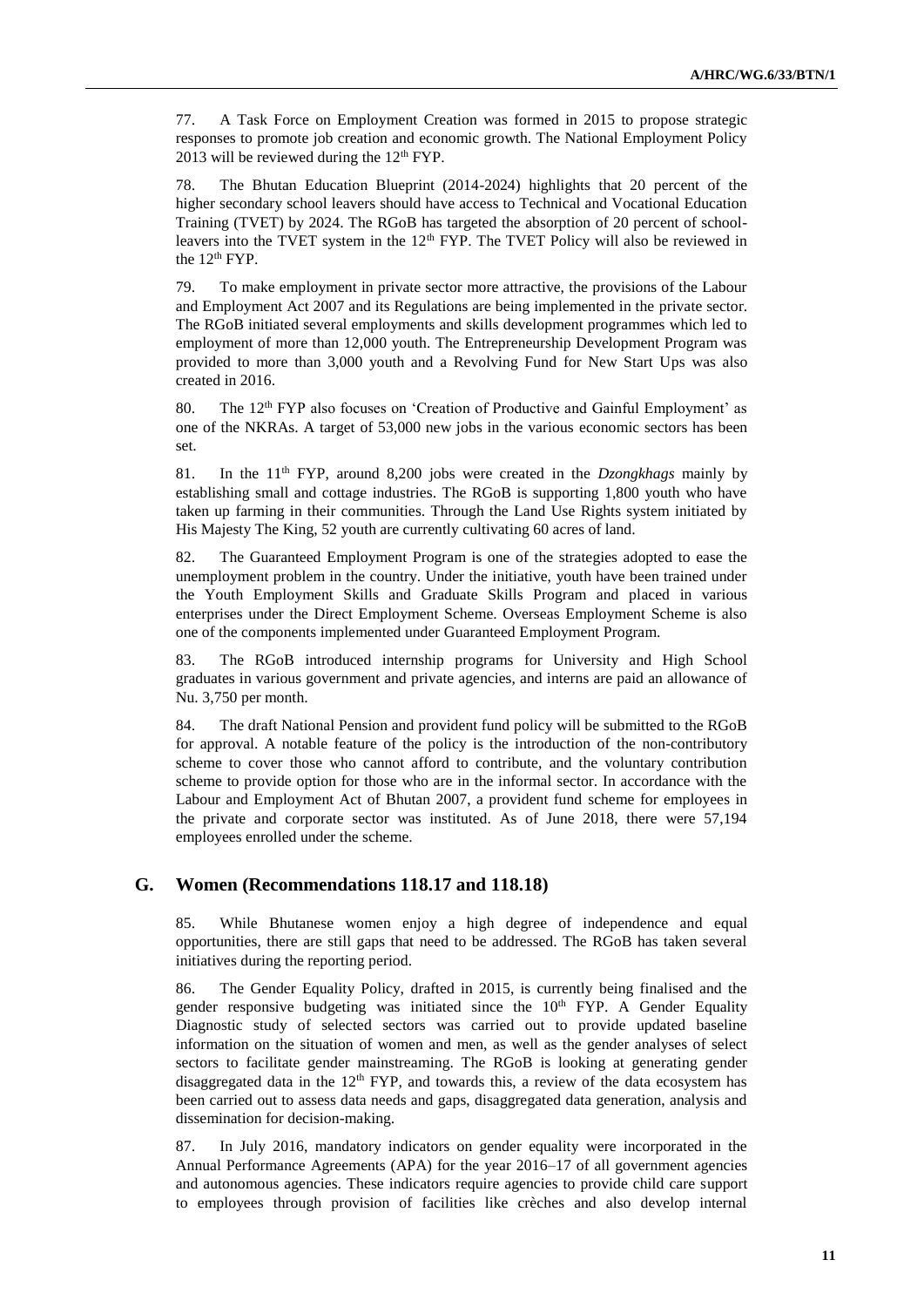framework to address gender issues at the workplace. Further, in the 2017–2018 APA, development of internal framework to address gender issues at the workplace was included as a mandatory indicator for all *Dzongkhags*.

88. The NCWC, together with CSOs like the Tarayana Foundation and the Bhutan Association of Women Entrepreneurs, established 20 Self-Help Farmers' Groups with 214 female members in the agriculture and livestock sector.

89. The RGoB is investing in smart agriculture approaches to address issues of time, poverty and drudgery for women farmers, and in Mainstreaming Reference Groups at the local government level, to oversee the mainstreaming of climate, gender and disaster risk reduction into local development planning and implementation. This important focus addresses the finding of the 2015 GNH survey that women farmers are the "least happy" group in Bhutan.

90. Besides the regular awareness programs, a nationwide high level advocacy program led by Her Majesty The Queen Mother Sangay Choden Wangchuck, on reproductive health, child rights issues including teenage pregnancy and services for women and children in difficult circumstances, was completed in all *Dzongkhags* in 2016 and 2017.

#### **1. Gender gap in education (Recommendations 118.85–86)**

91. Bhutan has made significant progress in terms of gender parity in education. The Gender Parity Index (GPI) at basic and higher education stood at 1.00 and 1.06 respectively in 2018.

92. While the GPI at the tertiary education is still in favour of boys, it has increased to 0.85 in 2018 from 0.78 in 2014 due to interventions such as provision of boarding facilities, feeding programs, life skills education and adolescent sexual reproductive health education programs in educational institutes. Moreover, trends indicate low participation of girls at tertiary level in STEM courses. The RGoB is encouraging girls to take up STEM subjects at the higher secondary level through counselling and advocacy.

93. To encourage higher attendance and retention of girls in schools, the RGoB started providing free sanitary napkins as well as separate water and sanitation facilities for girls.

94. While the number of females enrolled and graduating from vocational training institutes has increased, the TVET Blueprint 2016 provides strategies to create a gender friendly environment to encourage girls to take up vocational education.

95. The Royal University of Bhutan's annual intake capacity increased to 3,000 students in the  $11<sup>th</sup> FYP$  from 1,500 in the  $10<sup>th</sup> FYP$ . This has resulted in an increased number of female students from 38 percent in 2012 to 44 percent in 2015. The University has introduced 13 new programs in various tertiary institutes which provide greater access and choices for female students.

#### **2. Domestic violence (Recommendations 188.19; 118.22; 118.31–34; 118.37–39)**

96. The DVPA 2013 and the DVPA Rules and Regulations 2015 prescribe clear procedures to enhance access to justice for women victims of violence.

97. The Bhutan National Legal Institute (BNLI) has taken initiatives to improve access to justice by training law enforcement agencies on procedures for dealing with violence against women (VAW) cases, creating awareness on their rights, integrating women's rights into Alternative Dispute Resolution (ADR) trainings and training local women leaders on ADR. It also conducts regular trainings for judges on Acts that impact women and children.

98. The Royal Bhutan Police (RBP) has incorporated the DVPA 2013 in the curriculum for new recruits and cadet officers. Police personnel and their families have been sensitised on DVPA 2013. Further, the RBP is collaborating with RGoB agencies and CSO - Respect, Educate, Nurture and Empower Women (RENEW) to build the capacity of law enforcement agencies in the area of domestic violence, TIP and child protection.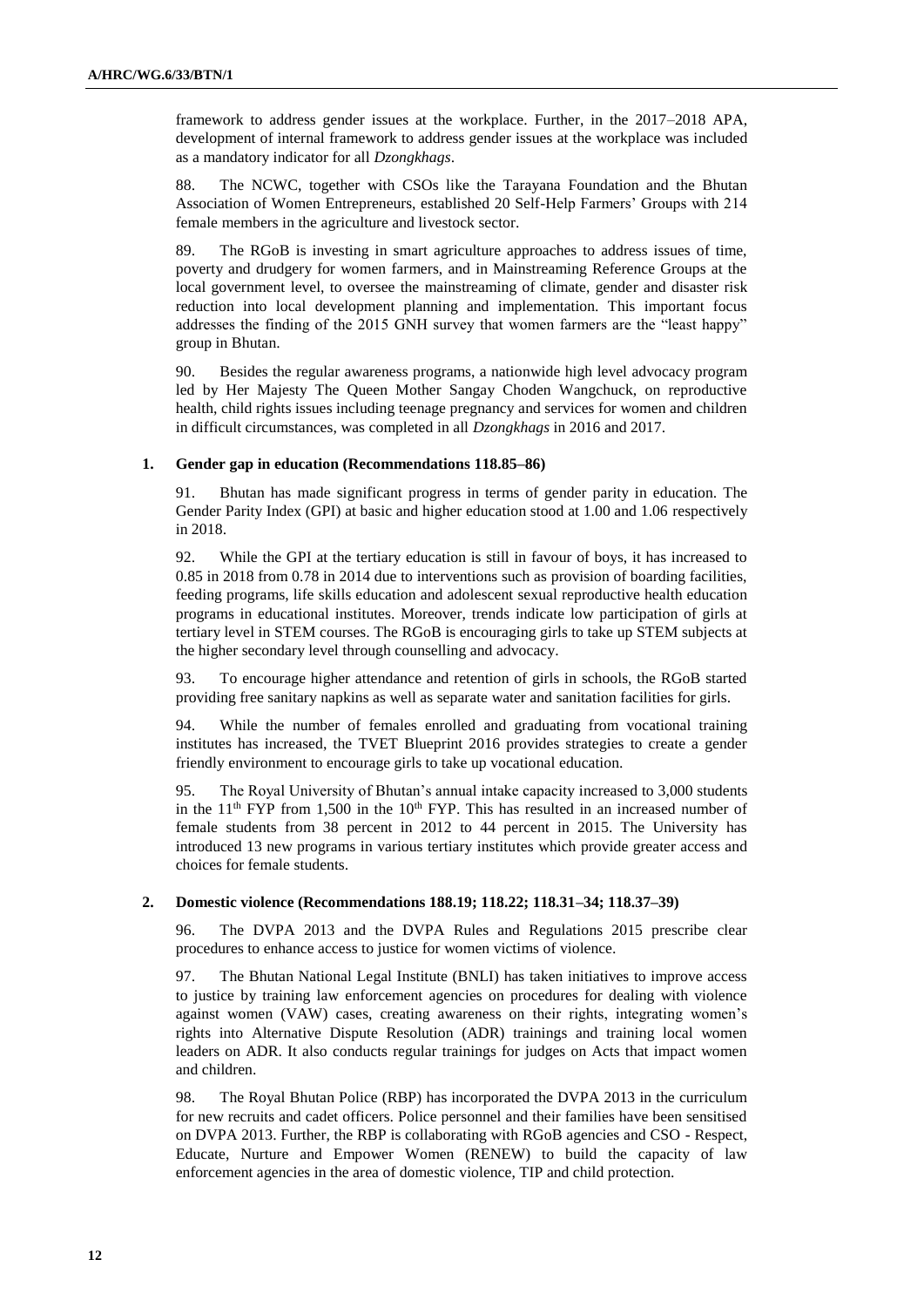99. The RBP organised 2 road shows aimed at educating communities on issues such as domestic violence and its impact on children, teenage pregnancy, drug abuse, and suicide.

100. More women are being recruited into the police force. They are trained in women and child friendly police procedures, and are posted to the Women and Child Protection Units (WCPUs)/WCP Desks at police stations to encourage women victims/survivors of violence to come forward and report abuse. Women constitute about 12 percent of the total police force. There are WCP Desks in 13 out of 20 districts. Efforts are being made to establish WCP Desks in all the police stations.

101. Government agencies and CSOs like RENEW and *Nazhoen Lamtoen* are involved in preventing domestic violence and helping victims become independent and productive members of society. In addition, services such as rehabilitation, counselling, temporary shelter, legal assistance, and skills development trainings are also provided to victims.

102. The first national VAW and Girls Study which is underway will provide data on the prevalence of violence, its causes and consequences, based on which policy interventions will be formulated.

103. A pilot project to address violence against women and children was launched in November 2018. The project, using the Partners for Prevention approach through participatory, community-mobilization prevention, combined with capacity development of stakeholders, and an advocacy and communication strategy, will examine the causes of gender based violence and violence against women and children to create a sustainable, community-based commitment towards building "happy, safe, and equitable families".

104. In 2016, as a health sector response to VAW, an assessment was carried out to gauge the services of the different levels of health facilities in Bhutan. Based on the findings and recommendations of the assessment, a national guideline for the management of victims of intimate partner violence and sexual violence in the healthcare settings was developed in 2017.

105. Sensitization programmes on gender-based violence and domestic violence prevention for health professionals were conducted. A module on Forensic Medicine for the Diploma course for Health Assistants was started at the Faculty of Nursing and Public Health, Khesar Gyalpo University of Medical Services.

#### **3. Women's participation in politics and leadership (Recommendations 118.42–49)**

106. The RGoB, recognizing the importance of encouraging women's participation in elective Offices, developed the National Plan of Action to Promote Gender Equality in Elected Office (NPAPGEEO) in 2014. The NPAPGEEO was reviewed and will be developed further to address challenges and widen its scope in the  $12<sup>th</sup> FYP$ .

107. Conferences were organized on women in governance, leadership and politics in 2014, 2017 and 2018. Further, a political forum was organized by ECB in 2015 to examine the constraints and challenges for women's participation in politics and to share the best practices and lessons learned.

108. The ECB has been encouraging women's participation in the political process. Numerous election advisories were produced and disseminated during the Local Government elections in 2016 and the Parliamentary elections in 2018. Further, programmes such as seminars, political party training and research were carried out. The introduction of the Postal Ballot Facilitation Booth saw an increase in women's participation in politics as well as an increase in the voter turnout in the recent Parliamentary elections.

109. In addition, the ECB, NCWC and the CSO – Bhutan Network for Empowering Women have conducted advocacy and awareness campaigns to increase women's political representation.

110. Recognizing low female representation in leadership position, His Majesty The King, in accordance with the Constitution, appointed a woman as the Chairperson of the Anti-Corruption Commission, 2 eminent members in the National Council, 2 Commissioners in the Royal Civil Service Commission, a Commissioner in the Election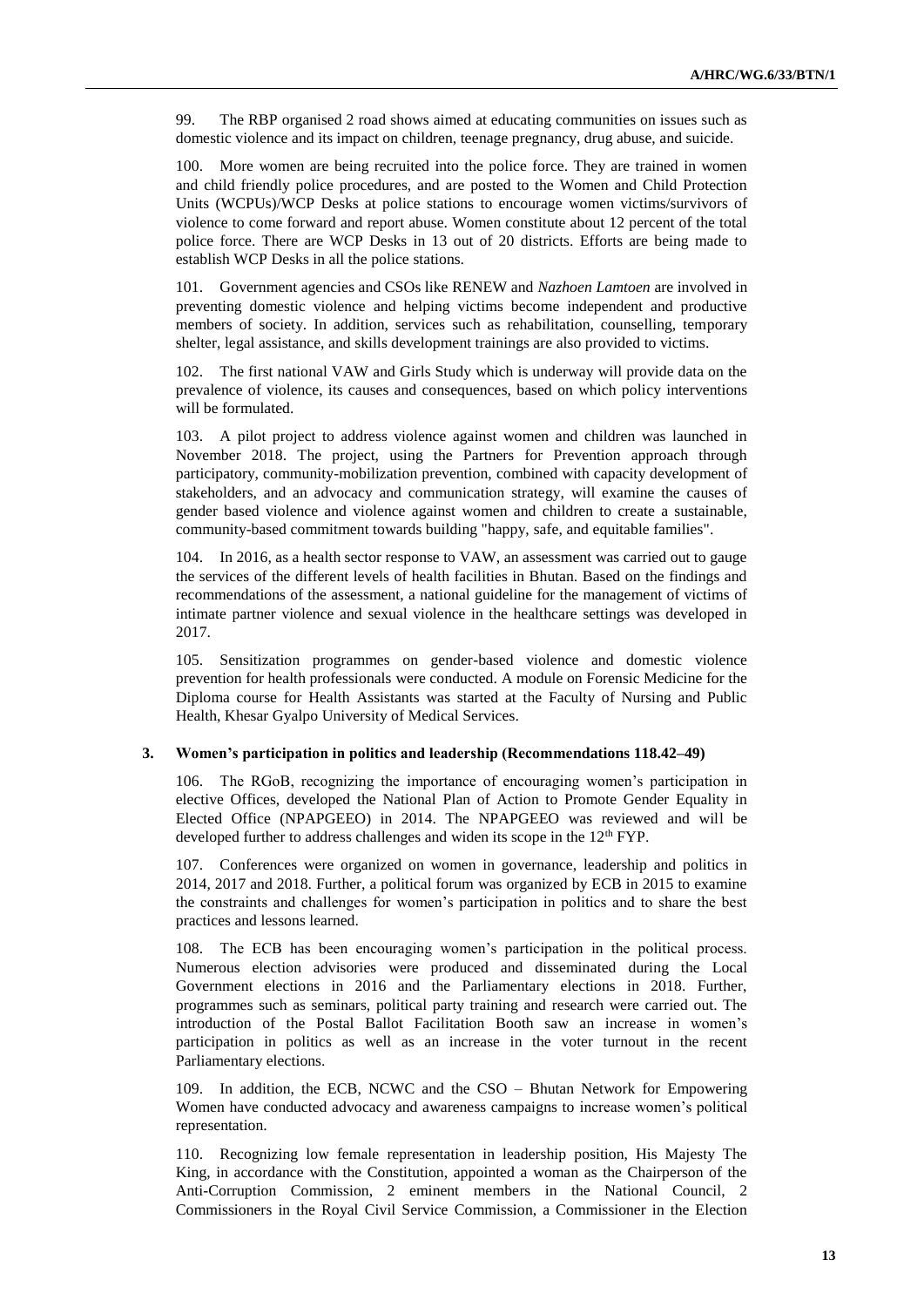Commission of Bhutan, and a Justice in the Supreme Court. In May 2018, 2 women were elected to the National Council. One of the political parties that contested in the National Assembly elections in October 2018 was led by a woman. Furthermore, out of 19 female candidates, 7 were elected for the first time in the National Assembly. Presently, the Parliament has 15 percent women representation which is an increase from 8 percent in 2013.

111. In 2013, 52.48% of the voters in the National Council elections were female against 47.51 % male voters and 56.92% female against 53.11% male in the National Assembly elections. In 2018, female voters were still dominant with 52.4% women voters in the National Council and 50.83% in the National Assembly elections.

112. In 2016 second local government elections, out of 1439 candidates elected for various posts, 164 were female, including 2 *Gups<sup>8</sup>* and 24 *Mangmis<sup>9</sup>* .

113. Women constitute about 30 percent of the total civil service of whom 8.8 percent are in Executive Positions. Of the ten government ministers, one is a woman. In November 2018, Bhutan saw the appointment of its first female captain for its national airlines – Druk Air.

114. The 'Internal Framework to Address Sexual Harassment and Gender Issues at the Workplace' is being implemented to institutionalise a complaints response mechanism for sexual harassment issues and ensure a gender friendly environment at the workplace. This is further complemented by the "Go To Person" initiative launched by the Royal Civil Service Commission to take up sexual harassment and other issues within the civil service.

## **H. Children**

#### **1. Child care and protection (Recommendations 118.6; 188.27–29; 118.36; 120.38)**

115. To support mother and child care, the civil service, corporations and public enterprises have extended maternity leave from 3 to 6 months and paternity leave from 5 to 10 working days. The private sector is encouraged to extend similar benefits to their employees. The change was introduced bearing in mind the National Policy on breastfeeding which recommends breastfeeding for the first six months of the "1000 golden days". In order to support working parents to continue with optimal care and development for their child, workplace crèches have been established. Currently, there are 12 crèche facilities in Thimphu and 1 in Paro. A Guideline for Child Care Crèches and training manual for crèche caregivers was developed in 2018. Efforts are being made to develop standards and train caregivers on basic care-giving.

116. The Communication for Development strategy was developed in 2018 to enable communities and families to uphold child rights. In addition, sensitization and media advocacy programmes have been developed on adolescent issues (Girl Talk) and television series on issues related to domestic violence.

117. To prevent children from coming in conflict with the law, the WCP Divisions, WCPUs and WCP Desks were created in police stations to create awareness on child protection in the community and initiate school-based activities and police crime prevention programmes. The WCPUs have separate detention rooms with recreational facilities for CICL. Further, CICL have access to child friendly spaces for pre-trial detention in two police stations in Phuentsholing and Thimphu. The RBP has developed three manuals on women and child friendly policing.

118. A three phased violence against children (VAC) study was conducted from 2013– 2016 which included a literature review and a qualitative and quantitative study. The findings and recommendations provided key inputs to the development of the National Plan of Action for Child Wellbeing and Protection (NPACWP) 2018. The draft NPACWP provides for the promotion of children's participation, their protection and development and will be implemented in the 12<sup>th</sup> FYP.

119. Wellbeing, safety and protection of children in schools are a priority for the RGoB. Since 2016, in addition to educating for GNH initiatives, all schools are required to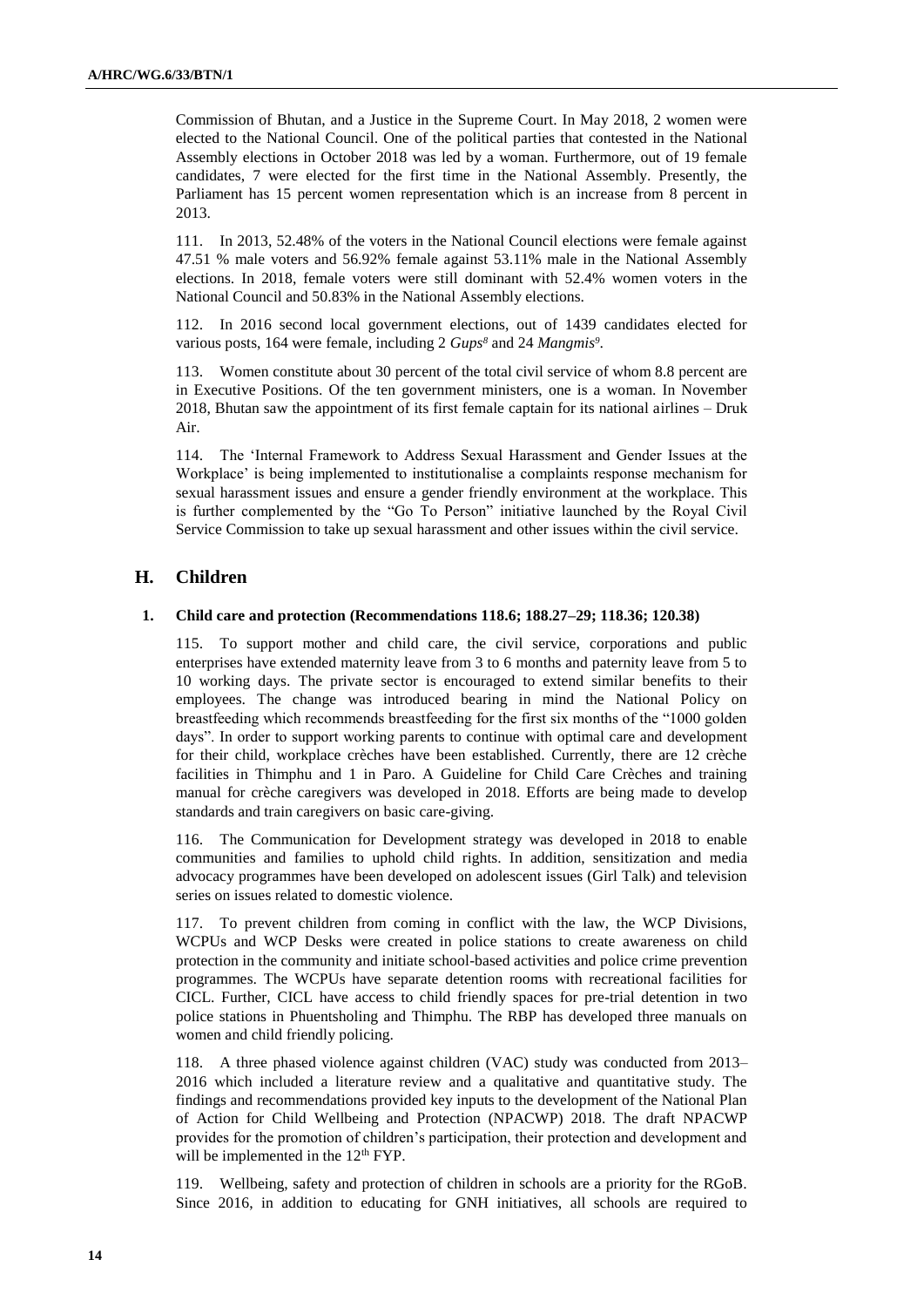promote children-friendly environment. A School Guidance and Counselling System to support children and young people's development, health and wellbeing were introduced.

120. The Child Protection Focal Person (CPFP) Network was established in 2012 with the appointment of 9 CPFPs in relevant agencies to ensure that child protection issues are mainstreamed into respective sector policies and plans. Today there are 44 CPFPs in RGoB agencies including NGOs.

121. A Child Care and Protection Office was setup under the Central Monastic Body to protect and promote the rights of child monks and nuns. The Office has designated Child Protection Officers to ensure protection of the rights of children in monastic institutions.

122. Reaffirming Bhutan's commitment to human rights, the following legal and related frameworks are in place:

(a) Rules and Regulations for the CCPA 2011, Child Adoption Act (CAA) 2012, DVPA 2013 were developed in 2015;

(b) Guidelines for Management of Shelter Homes 2016;

(c) Code of Ethics for Protection Officers and Social Workers 2016;

(d) Media Guideline for Sensitive Reporting of Cases related to Women and Children 2016;

(e) Training Manual on Human Trafficking for Law Enforcement Officials and Prosecutors 2017;

(f) Guidelines for Accreditation of Service Providers 2017;

(g) Guideline for Accreditation and Management of Shelter Homes for Women and Children in Difficult Circumstances 2017;

(h) Child Adoption Guideline 2017;

(i) Standard Operating Procedures on Case Management for Women and Children in Difficult Circumstances 2017;

(j) Alternative Care Guideline 2018.

123. Recognizing inadequate awareness and lack of capacity as two of the most pressing challenges, NCWC continues to create awareness and provide sensitization on child rights and protection issues from normative, institutional and legislative perspectives at all levels. High-level sensitization workshops for members of parliament were held in 2016 and 2017 on gender, child rights and protection issues; and on gender and child issues for the newly elected National Council members in 2018.

124. A significant achievement has been in the area of developing child protection interventions and institutionalizing capacity building on child rights. Based on the training curriculum on child rights developed by NCWC, officials from relevant agencies are regularly trained on child protection including basic case management approaches. Police officers, attorneys, private law practitioners, labour inspectors, local leaders and heads of monastic institutions were sensitized and trained on CRC, CEDAW, CCPA 2011, child friendly justice procedures and gender related challenges.

125. As per the Labour and Employment Act 2007, employment of children under 13 years is prohibited. Employment between ages 13 to 17 is prohibited in 16 categories of risky occupations. Further, under the CCPA 2011 and its regulation, child labour falls under children in difficult circumstances category and they can be provided care and protection accordingly.

#### **2. Child marriage (Recommendations 118.20; 118.23)**

126. The CCPA 2011 and the Penal Code of Bhutan 2004, provides the basis for the prevention of child marriages. Any sexual act with a child below age of 18 years is classified as rape. The Judiciary adjudicate cases concerning children with promptness and austerity.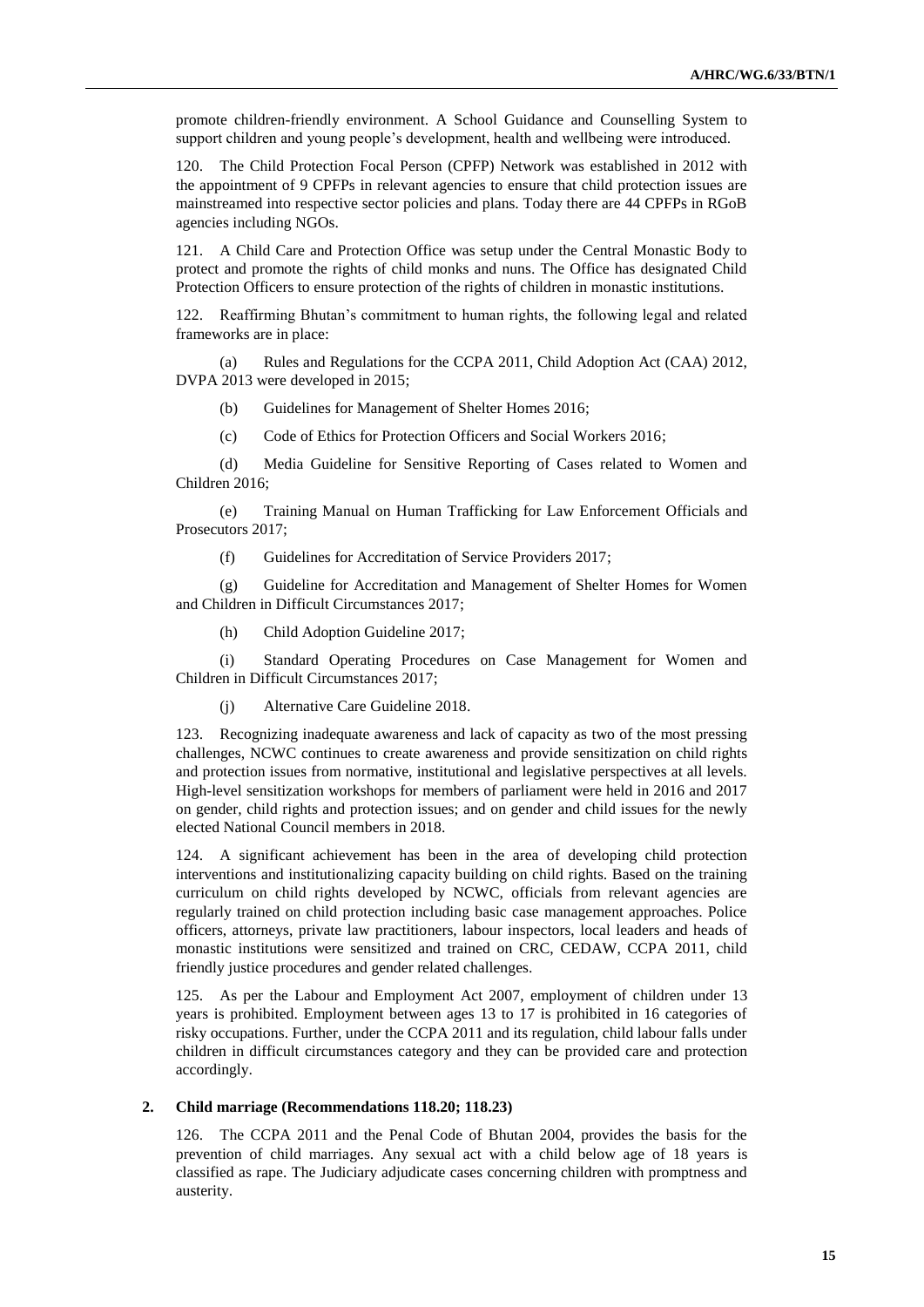127. The Judiciary, in collaboration with BNLI sensitizes the general public in urban and rural areas, on the issues of child marriage and the laws protecting the rights of all children.

128. Bhutan, as a member of the South Asia Initiative to End Violence against Children (SAIEVAC), is party to the Regional Action Plan to end Child Marriage in South Asia.

129. A study on prevalence of child marriage based on Bhutan Living Standard Surveys (2012 and 2017), indicated that incidence of child marriages decreased from 8.7 percent in 2012 to 5.5 percent in 2017 due to the various initiatives of the RGoB.

### **I. Persons with disabilities (Recommendations 118.80; 118.89–118.92)**

130. A National Policy for Persons with Disabilities was drafted in 2018. The draft policy is based on needs assessment survey covering persons with different types of disabilities and age groups. The action plan for the policy will be developed and implemented in the  $12<sup>th</sup>$  FYP. The draft policy is aligned with the Convention on the Rights of Persons with Disabilities (CRPD) and follows a right- based approach. It also has provisions to improve access to health and education for persons with disabilities by removing environmental, physical, attitudinal and other barriers.

131. A first-ever Knowledge, Attitudes, and Practices (KAP) study on children with disabilities was launched in November 2017 to help formulate policies, plans and programmes.

132. Bhutan is implementing the Incheon Strategy to make the "right real" for persons with disabilities in Asia and the Pacific, and participated in the High-Level Intergovernmental meeting on the Mid-Point Review of the Asian and Pacific Decade of Persons with Disability 2013-2022 held in Beijing in 2017.

133. The RGoB ensures the inclusion of Special Education Needs (SEN) program throughout the education system by considering the needs of diverse learners through support to teaching and learning, curriculum development, assessments and physical accessibility, as well as considerations for transition into further education, training and work life.

134. Strategies to enhance access to SEN are outlined in the Bhutan Education Blueprint (2014–2024). Accordingly, the Ministry of Education has established schools with SEN programs to cater to the needs of children with disabilities and special needs. During the 11th FYP, SEN programme were introduced in 8 additional schools, bringing the total to 16 in addition to 2 specialised schools for hearing and visual impairment catering to about 647 children. The programme will be expanded to 12 more schools covering all *Dzongkhags* in the 12<sup>th</sup> FYP.

135. A guideline on the examinations, assessment and promotion system for students with special needs in schools with SEN programme and two special schools is currently being developed. Other initiatives include development of Bhutanese sign language.

136. A vocational programme has also been started in the Wangsel Institute for deaf and hearing impaired.

# **VI. International cooperation and assistance (Recommendation 118.101)**

137. The RGoB partners with UN agencies and other Intergovernmental bodies to enhance national capacity in fulfilling international treaty obligations and in promoting human rights. In collaboration with development partners, a National Policy for Persons with Disabilities and a Gender Equality Policy have been drafted. Further, a short-term Social Policy course has also been introduced by the Royal University of Bhutan.

138. Bhutan participated in the Voluntary National Review of the implementation of the SDGs at the High-Level Political Forum in New York in July 2018. The review enabled Bhutan to share its experiences and challenges in the implementation of the 2030 Agenda.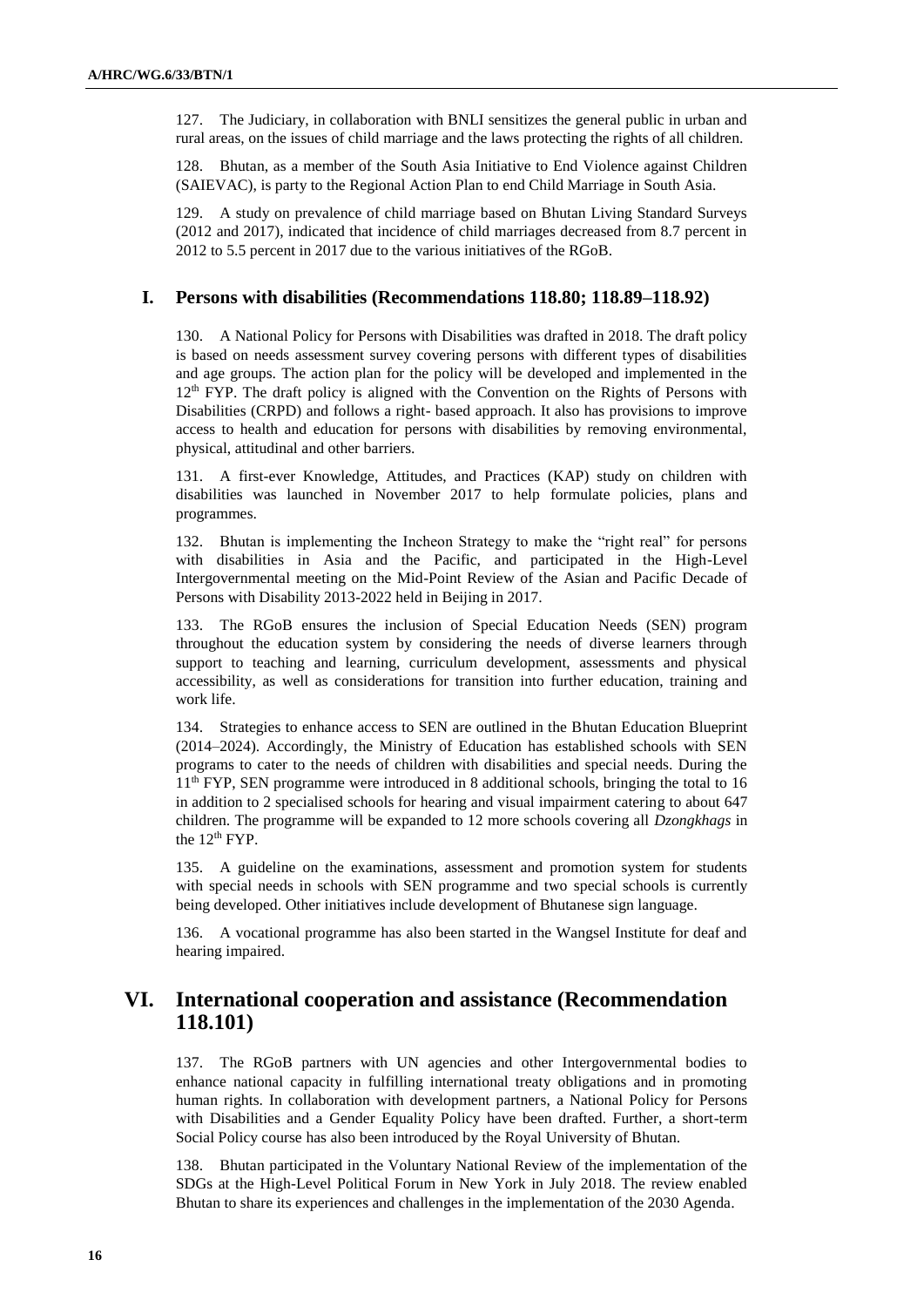139. Bhutan also participated in the mid-term review of the Asia and Pacific Ministerial Declaration on Population and Development in November 2018 in Bangkok, and presented its report on the progress made in the implementation of the Programme of Action of the International Conference on Population and Development.

140. In partnership with SAIVAC and the Office of the Special Representative of the UN Secretary-General on VAC, Bhutan hosted the High-Level Cross-Regional Round Table on the role of regional organizations in protecting children from violence and advancing progress towards the elimination of all forms of VAC in May 2018.

## **VII. Cooperation with human rights mechanisms (Recommendation 118.1)**

141. Bhutan ratified the Optional Protocols on the sale of children, child prostitution and child pornography and the involvement of children in armed conflict to the Convention on the Rights of the Child (CRC) in 2009.

142. Bhutan's combined 8th and 9th Periodic Report under Convention on the Elimination of all Forms of Discrimination against Women (CEDAW) was considered by the CEDAW Committee in 2016 at its 65th session. Bhutan also presented its 3rd to 5th Combined Periodic Report on the CRC to the 75th session of the Committee on the Rights of the Child and its initial reports on the two Optional Protocols to the CRC - on the sale of children, child prostitution and child pornography; and on the involvement of children in armed conflict in 2017.

143. A high-level task force, chaired by the Foreign Minister was formed to study the feasibility of ratification of the CRPD in 2017. The National Interest Analysis on ratifying the Convention was accordingly submitted to the RGoB.

144. Bhutan received a visit by the UNICEF Executive Board Bureau in April 2018. The Bureau noted with satisfaction the excellent cooperation and partnership between RGoB and UNICEF in the development of norms and standards and the formulation of key policies for children. They also observed that the RGoB has committed resources to programmes and projects to achieve the objectives of the CRC.

145. The Working Group on Arbitrary Detention visited Bhutan in January 2019.

## **VIII. Achievements, best practices and constraints**

## **A. Achievements**

146. Under His Majesty The King, Bhutan continues to enjoy peace, unity and harmony which are central to ensuring fundamental rights to life, liberty and security as enshrined in the Constitution. Democratic institutions have been strengthened; and democratic culture and democracy have taken firm roots within a span of 10 years.

147. Bhutan's GDP has grown from Nu. 100 billion in 2013 to Nu. 180 billion in 2018, and is one of the fastest growing economies. Bhutan's GDP growth rate reached as high as 8 percent in 2016 and about 7 percent in 2017.

148. Significant progress has been made on education and health outcomes as a result of access to free health and education. School enrolment is near 100 percent with gender parity at the secondary level. Youth literacy stands at 93 percent, and life expectancy has crossed 70 years.

149. Committed to the cause of international peace and security, a key mandate of the United Nations, Bhutan joined the UN peacekeeping operations as observers in 2014. Towards broadening and deepening Bhutan's engagement and contribution to UN peacekeeping operation, the RGOB pledged a military unit of 250 troops in 2015.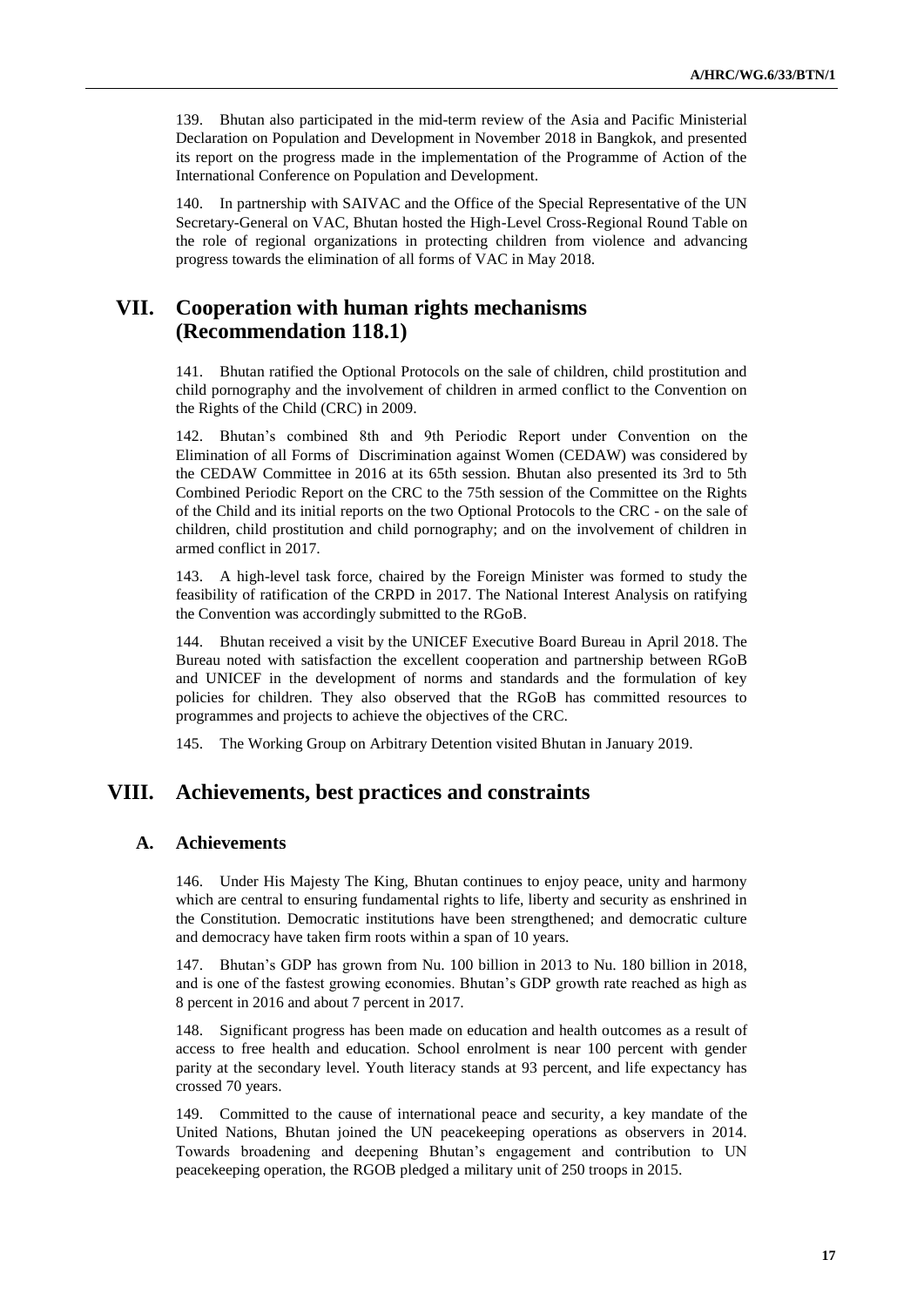## **B. Best practices**

150. The development philosophy of GNH has ensured a holistic development which promotes sustainable development and the rights and welfare of every citizen.

151. Basic health services have always been free in Bhutan. Bhutan Health Trust Fund established in the year 2000 as an innovative sustainable health care financing has reached to Nu. 2.3 billion. Currently, all cost of essential drugs and vaccines are financed through the Fund.

152. The RGoB provides free education to all children from pre-primary to grade 10. Access to education has been enhanced through establishment of residential central schools and large primary and secondary schools. School feeding programs have been expanded and continue to be a key incentive to encourage enrolment and retention, especially of girls in remote and difficult locations. To facilitate higher education for economically disadvantaged students, a collateral and interest free student loan scheme was initiated in 2014.

153. The *Kidu* system is a social safety net instituted by the Monarchs to address the grievances and needs of vulnerable groups. His Majesty The King has personally travelled throughout the country taking *Kidu* to the people, and has professionalized and regularized the system by appointing officials at *Dzongkhag* and *Gewog* levels to identify vulnerable individuals and their needs.

154. The NFE program introduced in the early 1990s with the objective of eradicating illiteracy continues to make significant contribution to improving literacy and access to education by women. NFE program has contributed in increasing the overall adult literacy rate to 60 percent. It is also used as vehicle for imparting important social messages to rural communities and has facilitated participation of prospective leaders in local government elections.

155. Recognizing the absence of an open air prison system for female prisoners, an agriculture based open air prison for female prisoners was initiated in December 2013. As of October 2018, the system has benefited 111 female prisoners.

Bhutan for Life is a unique initiative aimed at permanently conserving Bhutan's protected areas and biological corridors through providing full funding for their operations and management. This project will conserve nearly 6 million acres of forest and other natural habitat.

157. As per the Command of His Majesty The King, the De-Suung<sup>10</sup> Integrated Training Programme was instituted in 2011 with the main objective to encourage all citizens to be active in the greater role of nation building. The training programme is built upon the spirit of "volunteerism" positive ethics, values of community service, integrity and civic responsibility. Individuals, who have undergone the training programme volunteer during disaster operations, charitable activities and be of service to others throughout their lives.

158. Towards achieving efficient and effective delivery of public services, the RGoB has established a public grievances redressal system under the Cabinet Secretariat.

## **C. Challenges and constraints**

159. Poverty: As Bhutan strives to graduate from the LDC category, the country is confronted with 'last-mile' challenges of eradicating poverty in all its forms. The Gini coefficient has increased from 0.36 in 2012 to 0.38 in 2017, indicating rising inequality. While multidimensional poverty has reduced significantly, rural poverty is much higher than urban poverty.

160. Macroeconomic situation: While the economy recovered since 2014 with average annual GDP growth of around 7 percent, economic vulnerability on account of structural challenges, high debt to GDP ratio, spiralling trade and budget deficits are issues of concern.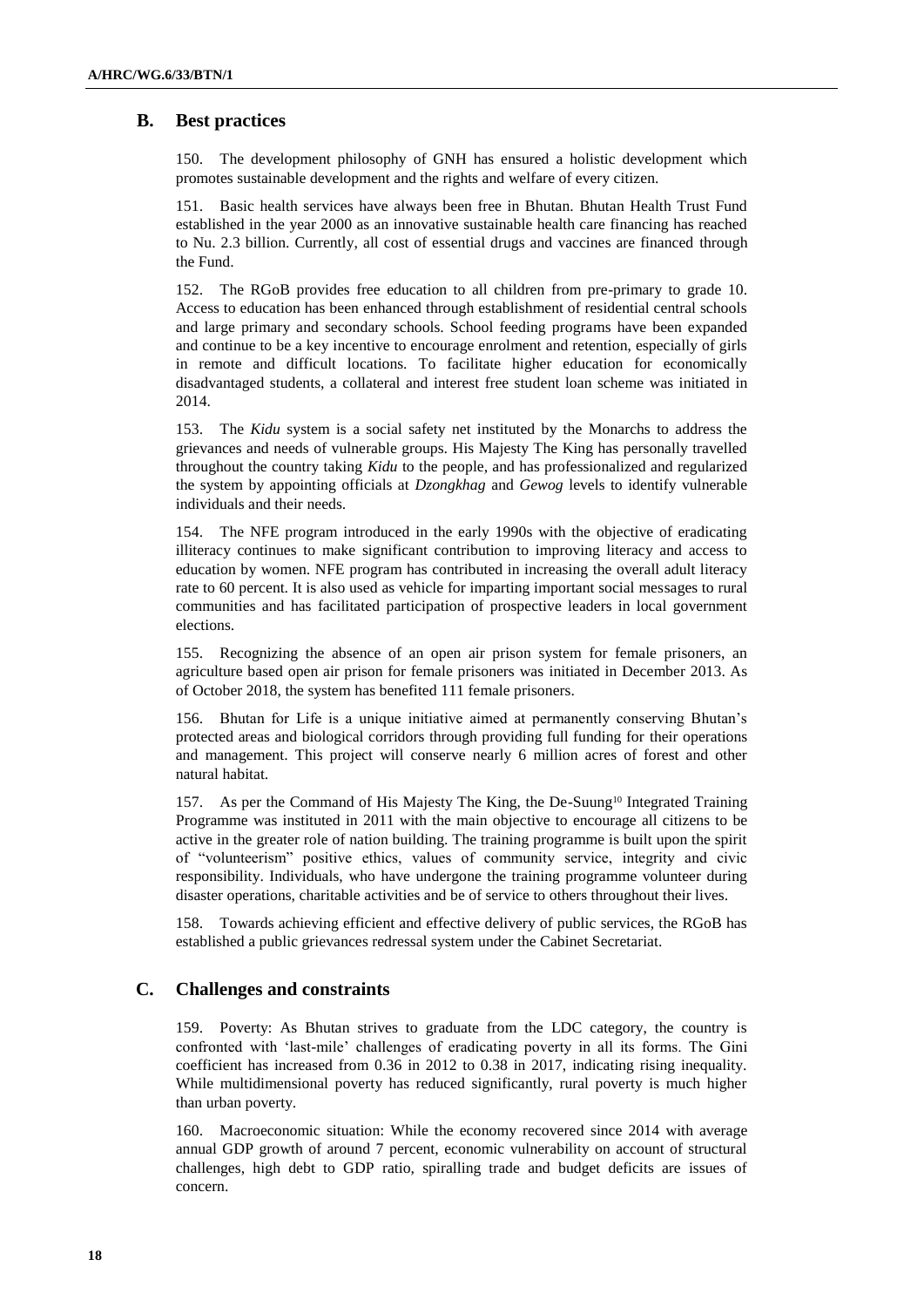161. Youth Unemployment: Although the unemployment situation has improved steadily from 4 percent in 2009 to 2.4 percent in 2017, the high incidence of youth unemployment remains one of the biggest challenges. Youth unemployment today stands at 10.6 percent, an increase from 9.6 percent in 2013. It will exacerbate in the next few years when more university graduates enter the job market.

162. Problems of access: The rugged mountains and scattered rural settlements make delivery of social services such as health, education, electricity and safe drinking water extremely difficult and expensive. This also causes rural-urban migration which has a ripple effect on other social problems like poverty, unemployment and waste management.

163. Vulnerability to climate change and natural disasters: Bhutan is highly vulnerable to natural disaster such as flood, landslides, GLOF etc. which is exacerbated by the effects of climate change. Bhutan is also located on a seismically active zone. These inherent natural factors as well as social factors like poverty, human encroachment on vulnerable slopes, and low literacy have made Bhutan one of the most disaster-prone countries in the world.

164. Migration: As a small nation that has open and porous border in one of the most populated region, Bhutan continues to face immense challenges from illegal immigration. In order to safeguard against such security threats it is necessary for Bhutan to strictly adhere to national laws and immigration rules and regulations.

165. Bhutan is also increasingly experiencing internal migration from rural to urban centres. The urban population has increased from 30.9 percent in 2005 to 37.8 percent in 2017. This trend will make urban centres unsustainable while agriculture production in the rural areas will decline.

166. Declining Population: According to Bhutan Living Standards Survey Report 2017, the total fertility rate has plunged to 1.9, which is below the replacement level of 2.1. This could lead to an ageing population and a shrinking workforce. As part of efforts to address the issue, a National Population and Development Policy has been drafted. One of the objectives of the draft policy is to ensure the total fertility rate does not fall below the replacement level at all times.

167. Ageing population: The elderly population aged 65 and above increased from 29,752 (4.7 percent) in 2005 to 43,064 (5.9 percent) in 2017. Currently, there is no specific legislation to address the needs of elderly persons. The National Pension Scheme only covers government and corporate employees. The draft National Social Protection Policy proposes a series of initiatives to provide income support to the elderly. Under His Majesty's Senior Citizens Programme, senior citizens are granted a monthly allowance to meet their basic needs. CSOs such as the Royal Society for Senior Citizens look after the welfare of senior citizens. Further, a monastic home for retired monks was established in 2016. A Geriatric Care Program to promote productivity, vitality, and happiness among elderly citizens has also been introduced by RGoB.

168. Financial resource: Although the country has launched important policies, legislations and strategies for a better future for its citizens, sufficient finances are required to implement them.

## **IX. Key national priorities, commitments and initiatives**

## **A. National priorities**

169. Towards ensuring a vibrant democratic culture and the rule of law, strengthening democracy remains a national priority. In view of the country's imminent graduation from the LDC category, strengthening the fundamentals of the economy for a sustainable graduation is imperative. The need to enhance internal revenue as well as external grant is paramount. Bhutan has to address several emerging challenges including the issue of youth unemployment. Sustaining free health and education services will remain a national priority. Reaching the unreached and to address the needs of vulnerable groups within the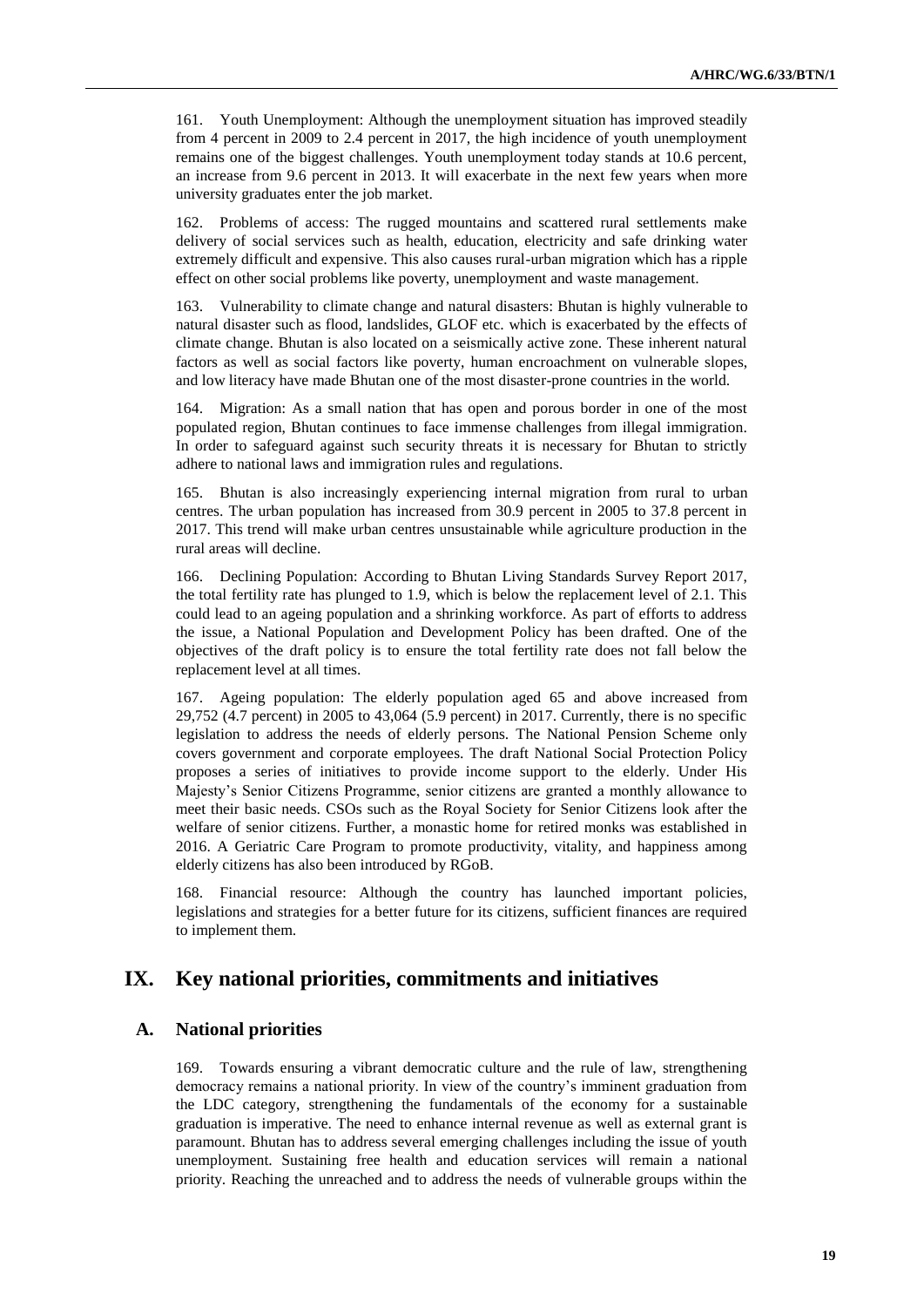framework of poverty alleviation policies will receive further attention in the  $12<sup>th</sup> FYP$ ; as well as the implementation of the 2030 Agenda.

## **B. Commitments**

170. Under the overarching goal of narrowing the gap between the rich and the poor, the Government is committed to reducing the widening income disparity and all other forms of inequalities. The Government envisions creation of an equitable and inclusive society through targeted interventions such as provision of "one job for one household", undertaking a comprehensive tax reform, increasing the minimum wage, building more affordable housing and enhancing maternity benefits, particularly in rural areas. The Government is also committed to initiating major reforms in health and education sector with a view to enhance access to quality services for all.

171. The RGoB is committed to creating conditions to achieve the national development philosophy of GNH. International best practices on further promoting human rights continue to be incorporated into relevant domestic policies and legislations.

172. The RGoB will continue to collaborate with national CSOs and provide them the required space to complement the work of the RGoB.

173. Renewed attention will be given to address the issues related to women and children. Further efforts are being made to address gender gap in tertiary education, politics and leadership.

174. Bhutan continues to assess possibilities to study and review human rights instruments. In accordance with its capacity and national resources, Bhutan will consider ratifying relevant international human rights instruments.

## **C. Initiatives (Recommendations 118.7; 118.8; 118.24–28; 118.17–19, 118.22; 118.31–32)**

175. To promote good governance, the RGoB introduced the Government Performance Management System (GPMS) in the  $11<sup>th</sup>$  FYP. The system makes all public institutions accountable while working towards providing improved public services. The Annual Performance Agreements have been instrumental in achieving the 11<sup>th</sup> FYP targets and enhancing transparency and accountability.

176. The RGoB has enhanced services delivery to citizens through online delivery of services.

177. The Gender Equality Monitoring System (GEMS) formulated in 2016 monitors women's participation in governance and decision making to address VAW; women's competency and skills in entrepreneurship; female youth unemployment; participation of women in sustainable rural development; women's access to education; and women's access to health services. Further, a Gender-sensitive Indicator Handbook was also developed.

178. An online Central Management Information System (CMIS) was launched in 2017 as a central repository of disaggregated data and information on women and children in difficult circumstances and CICL. The CMIS will also lead to effective, well-coordinated and timely case management with stakeholders working together as a team.

179. A Toll Free Helpline for women and children provides counselling or legal and referral services 24/7. The Helpline and the CMIS are integrated to enable real-time recording, monitoring and evaluation of data on women and children in difficult circumstances and CICL.

180. To enhance financial inclusion, the RGoB initiated the Priority Sector Lending scheme for targeted lending to farmers and unemployed youths. Through the scheme, collateral free concessional loans for rural entrepreneurs were granted.